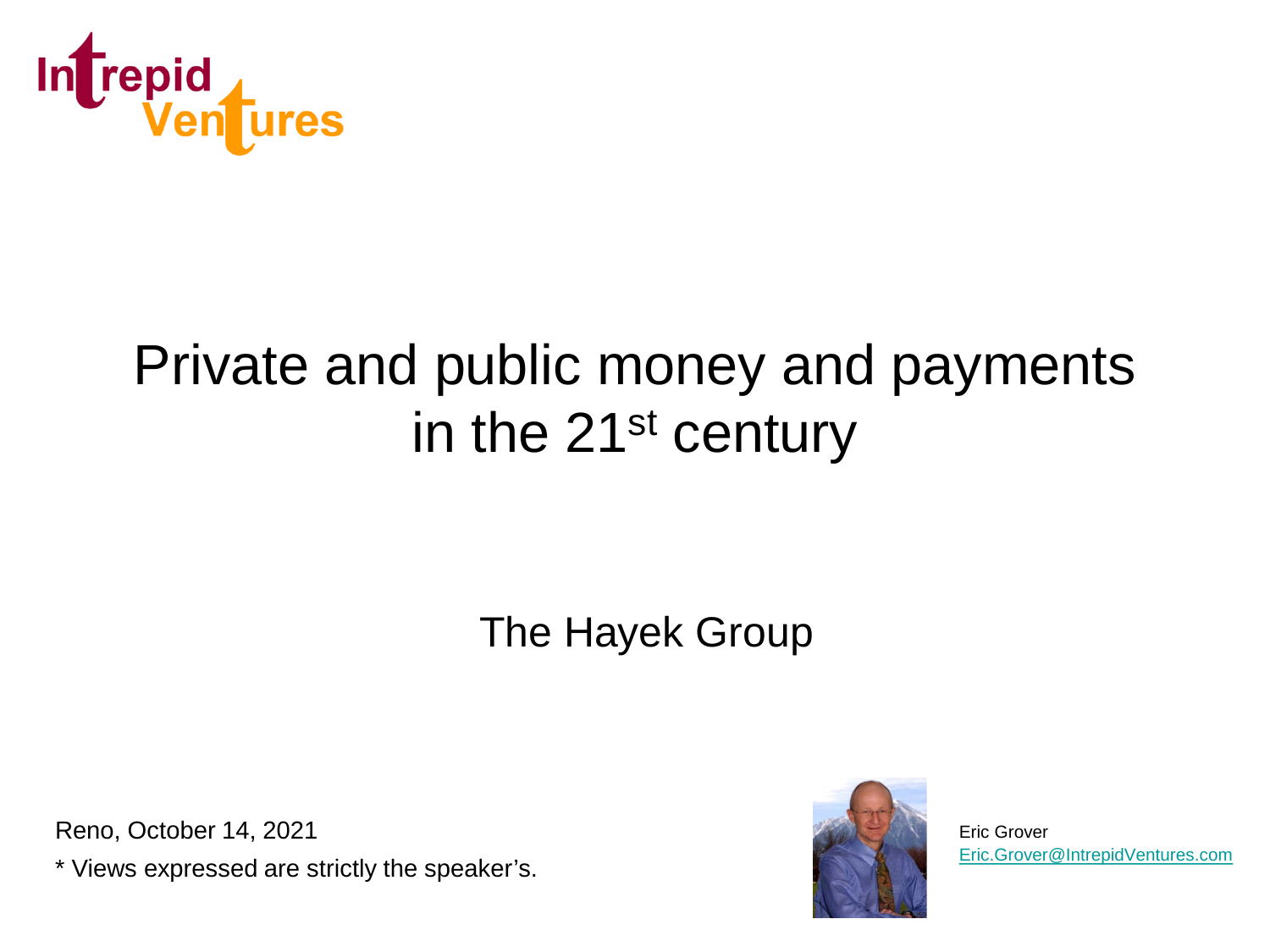- Money
- The electronification of payments
- Cash
- Reigning electronic payment systems
- Interbank payment systems
- Digital currencies
	- **Cryptocurrencies**
	- Stablecoins
	- Central bank digital currencies (CBDCs)
- The Fed
- **King Dollar**
- **Outlook**

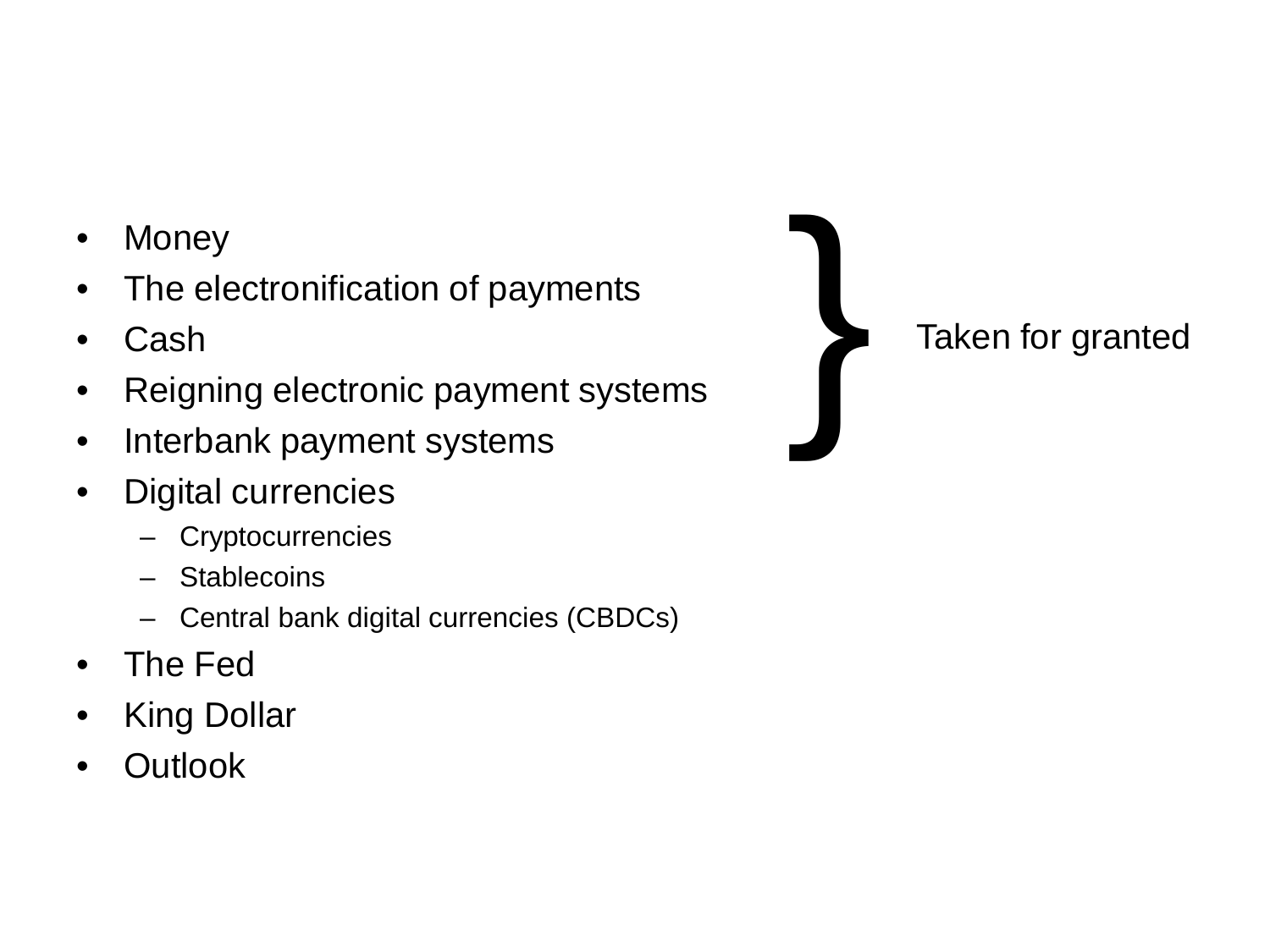## **Money**

- Money is a store of value, unit of account, and medium of exchange.
- In 2021 the world operates substantially on fiat money.
- Federal Reserve Notes (cash) and deposits at the Fed are central bank money.
- Consumers and businesses rely principally on commercial bank money.
- For much of America's history money was private, bank-issued banknotes.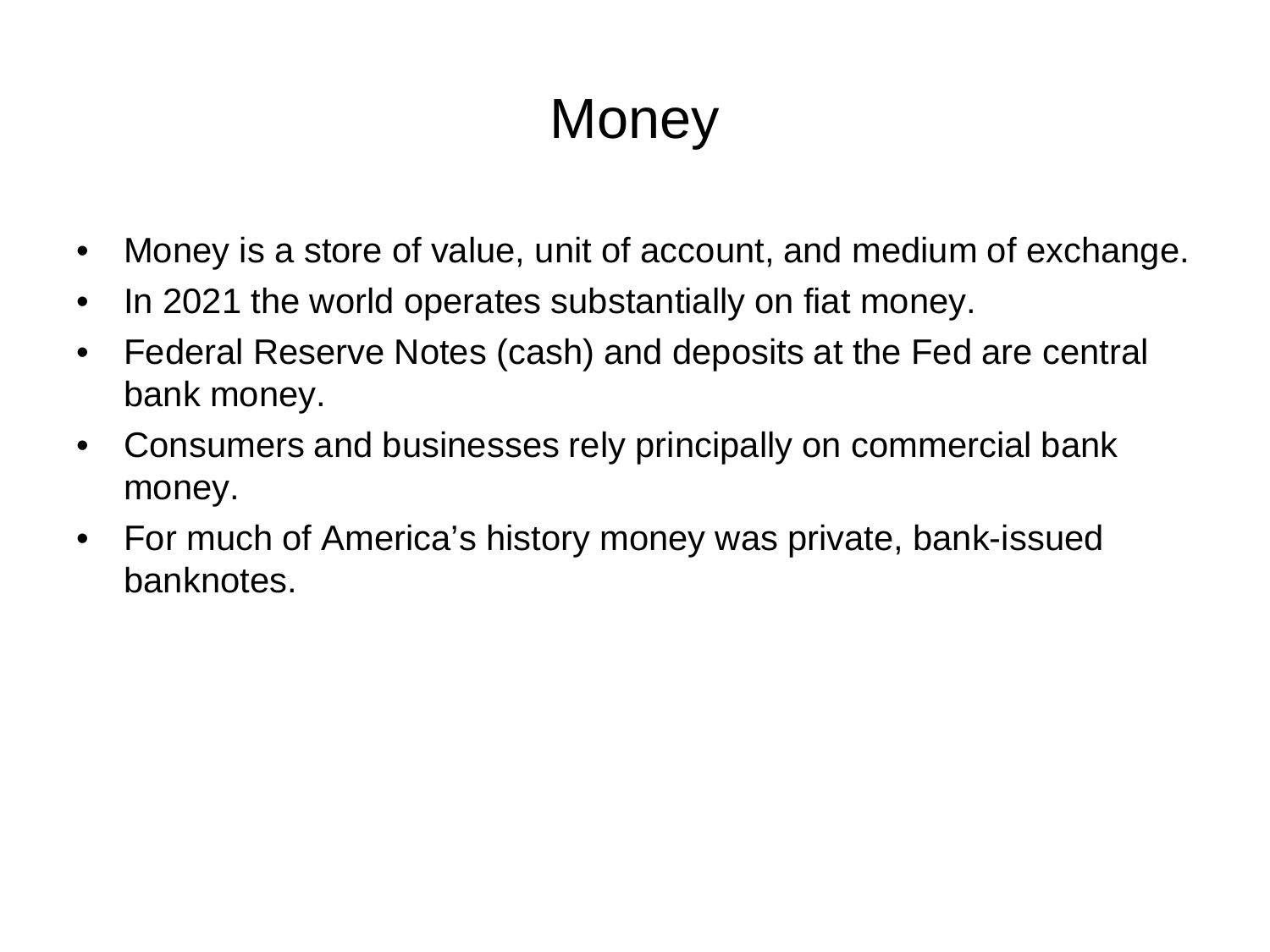### Electronification of payments

- Diners Club launched 1950
- First ACH association formed to handle electronic payments in 1972 by California banks
- By 2019 17.3% and 24.4% of consumer payment volume and transactions respectively were paper-based, principally cash and checks. 68.3% and 67.6% of consumer payment volume and transactions respectively were card-based systems. –a)
- US 2019 per capita card payments were  $439_{-b}$ )
- While the Covid-19 pandemic increased demand to hold cash, it accelerated electronic systems' displacement of cash for payments.
- Electronic payments offer greater convenience, reach, security, safety, record-keeping, consumer protection, and other benefits.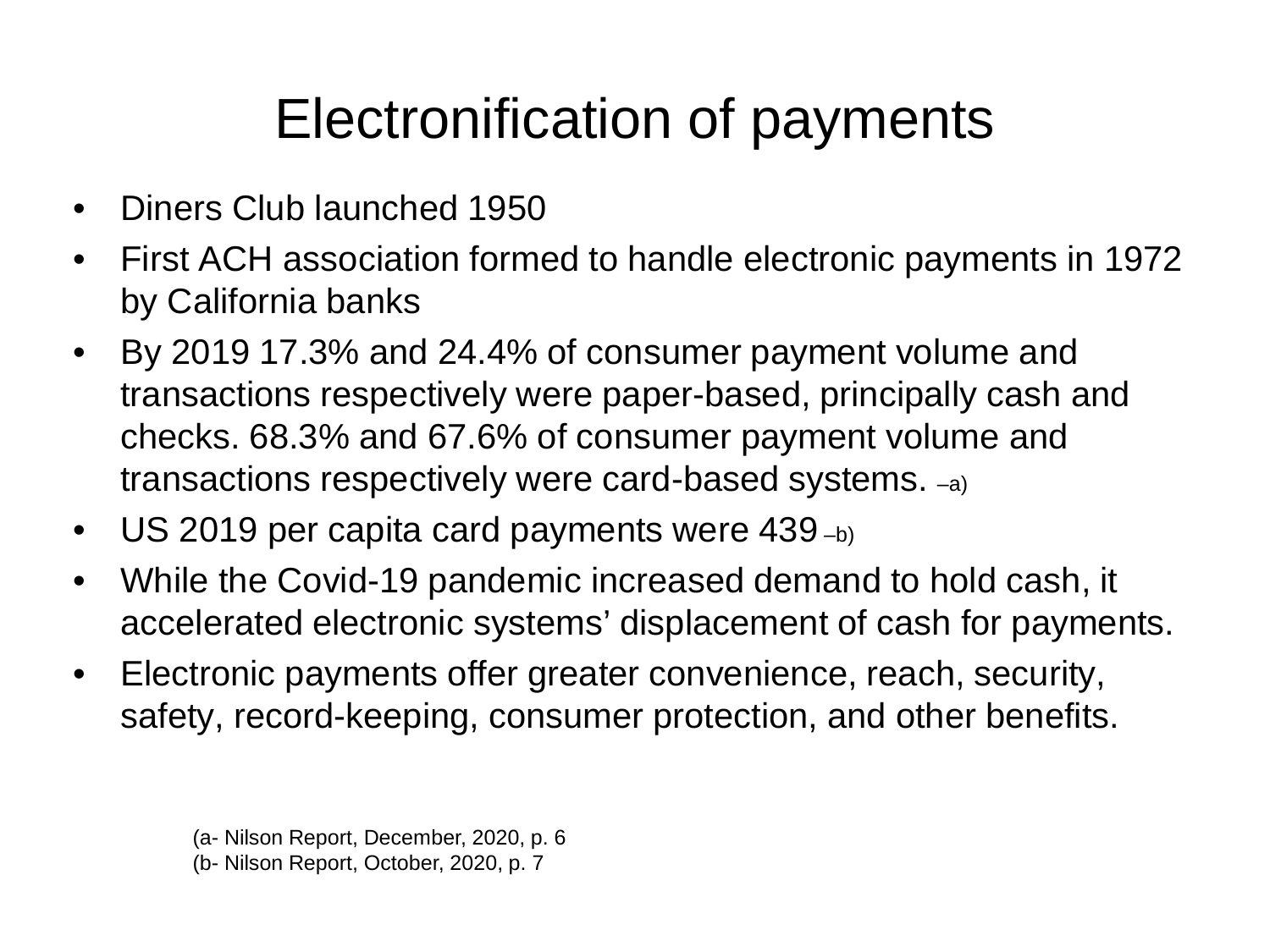#### Paper check payments crested in 1995 at  $\sim$ 49.5 billion –a)





- By 2018 US check payments had declined to 14.5 billion  $_{-b}$ )
- Consumers have reduced check use faster than businesses.
- But payment systems have long tails.

(a- Matt Philipps, "The Spectacular Decline of Checks," the Atlantic, June 5, 2014 (b- "The 2019 Federal Reserve Payment Study," the Federal Reserve System, December 19, 2019, p. 10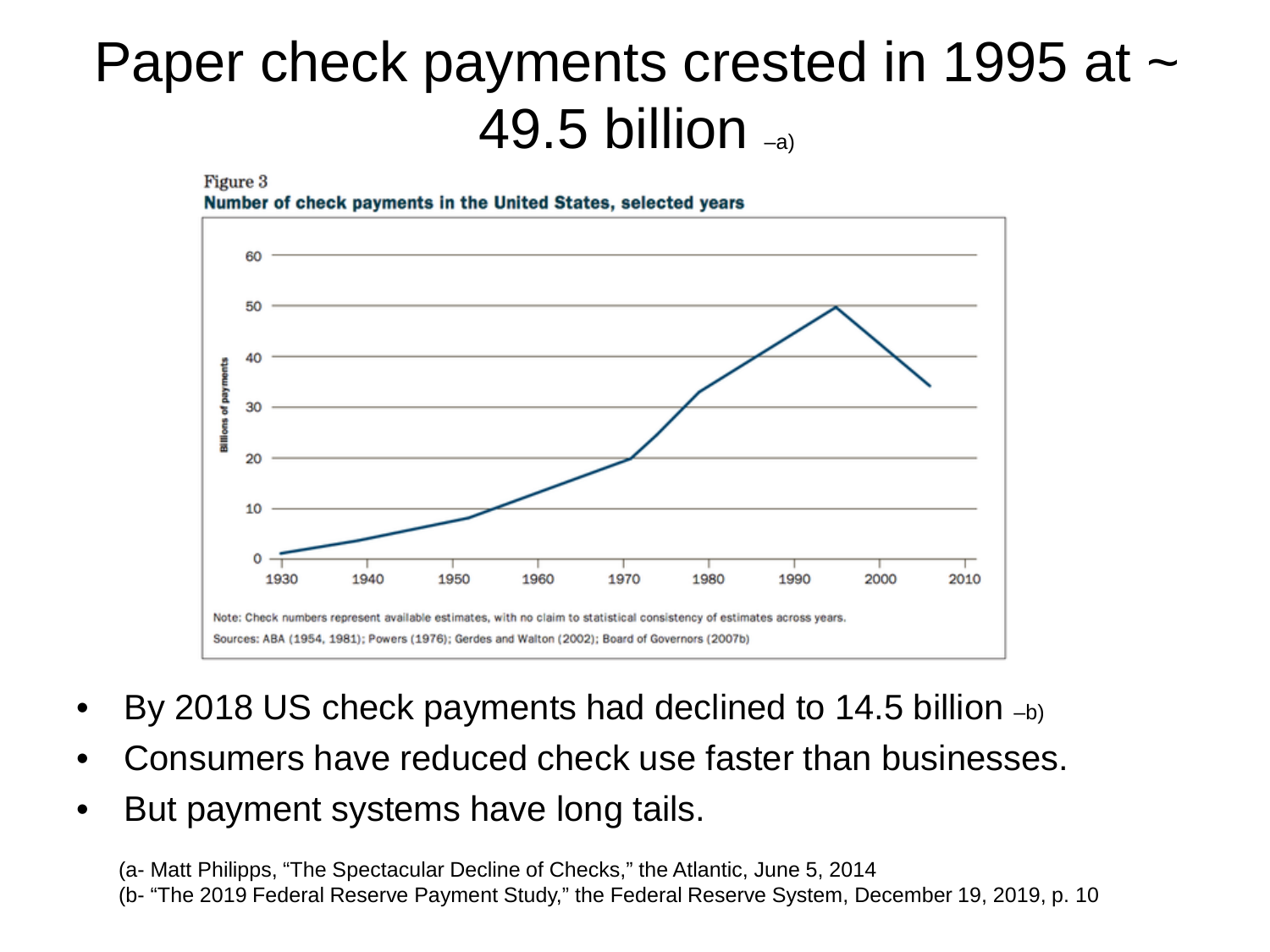## Cash

- It's a long-established payment network
- Anonymous
- Doesn't' require an electronic device or internet connection
- Not subject to outages
- While cash continues to lose payment share worldwide, in many countries cash in circulation is increasing.

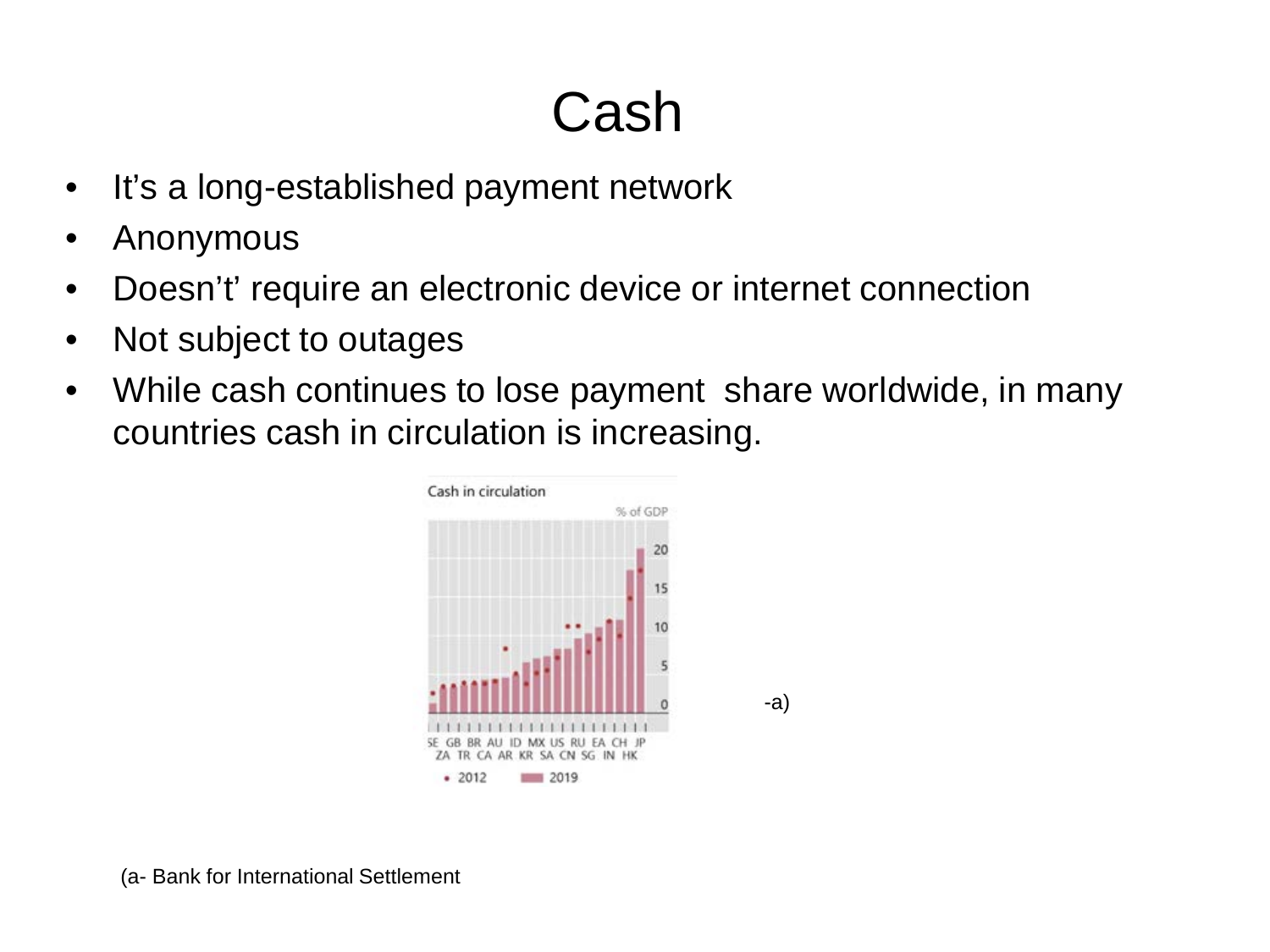## Cash

- Shadow economic activity is significant and conducted largely in cash. Worldwide across 158 countries it's estimated to average 31.9%. Percentagewise, the largest three shadow economies are Zimbabwe at 60.6% of economic activity, Bolivia 62.3%, and Georgia 64.9%. The smallest shadow economies are Austria at 8.9%, the US 8.3%, and Switzerland 7.2% -a)
- Many countries ban cash for large transactions. E.g., in France cash payments greater than €1000 between professionals are illegal.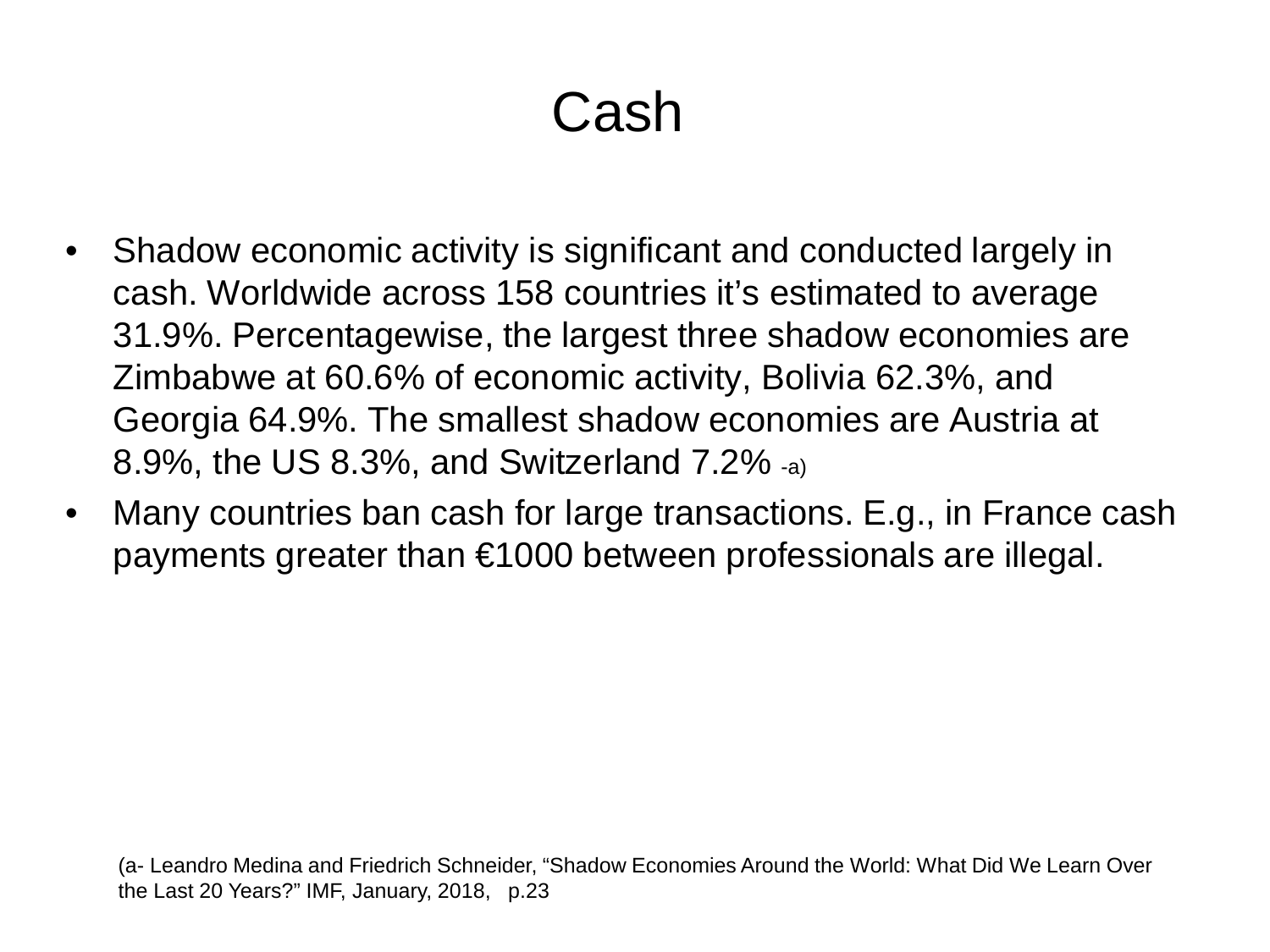## Share of Payment Instrument Usage by Year (transactions)



Cash payments continue to decline.

(a- Laura Kim, Raynil Kumar, & Shawn O'Brien, "2020 Findings from the Diary of Consumer Payment Choice," Cash Product Office Federal Reserve System, July, 2020, p.5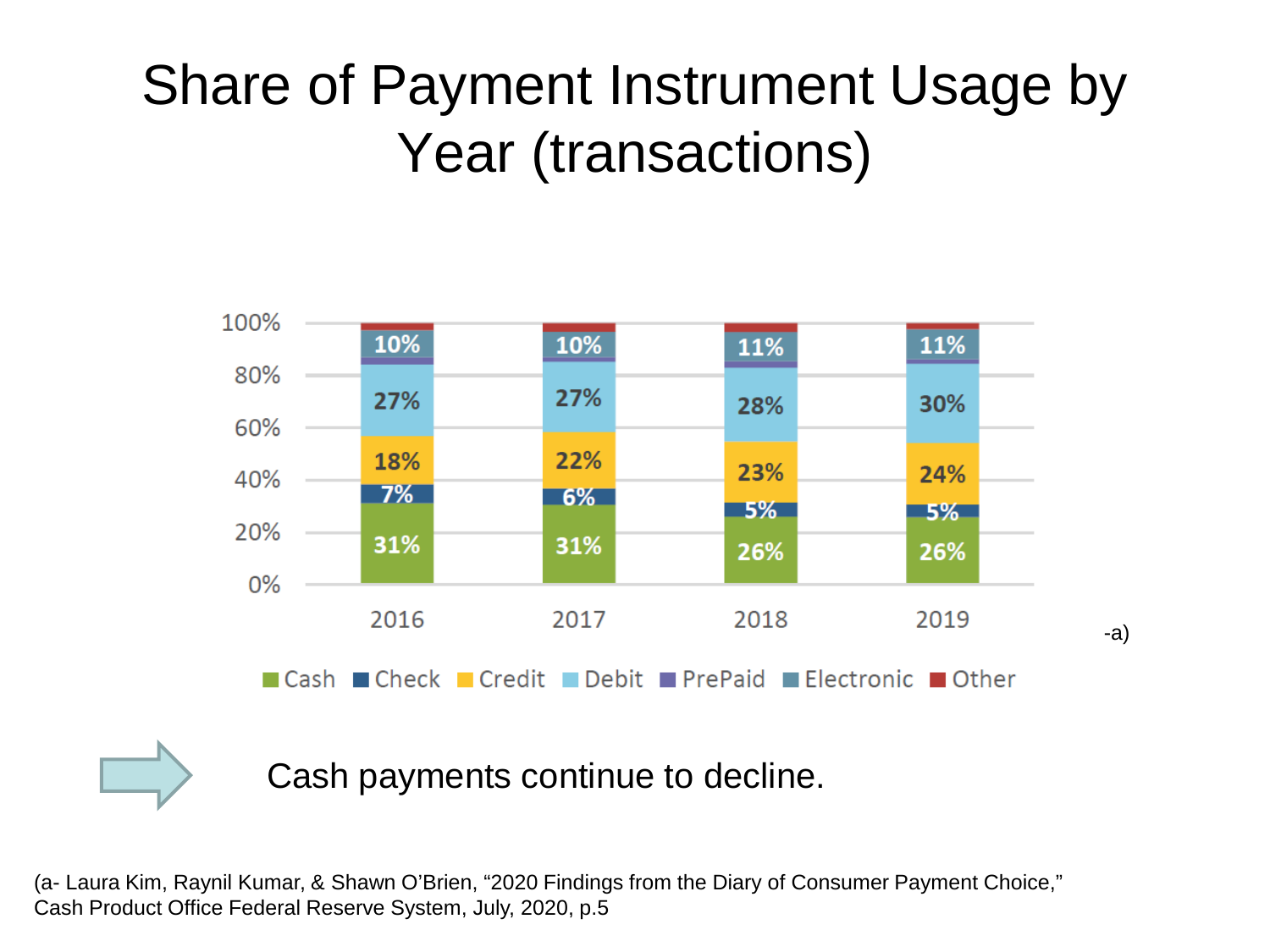#### Payment Instrument Usage (transactions) by Purchase Amount - 2019



Cash is principally used for small payments, but even there electronic payments continue to take share

(a- Laura Kim, Raynil Kumar, & Shawn O'Brien, "2020 Findings from the Diary of Consumer Payment Choice," Cash Product Office Federal Reserve System, July, 2020, p.6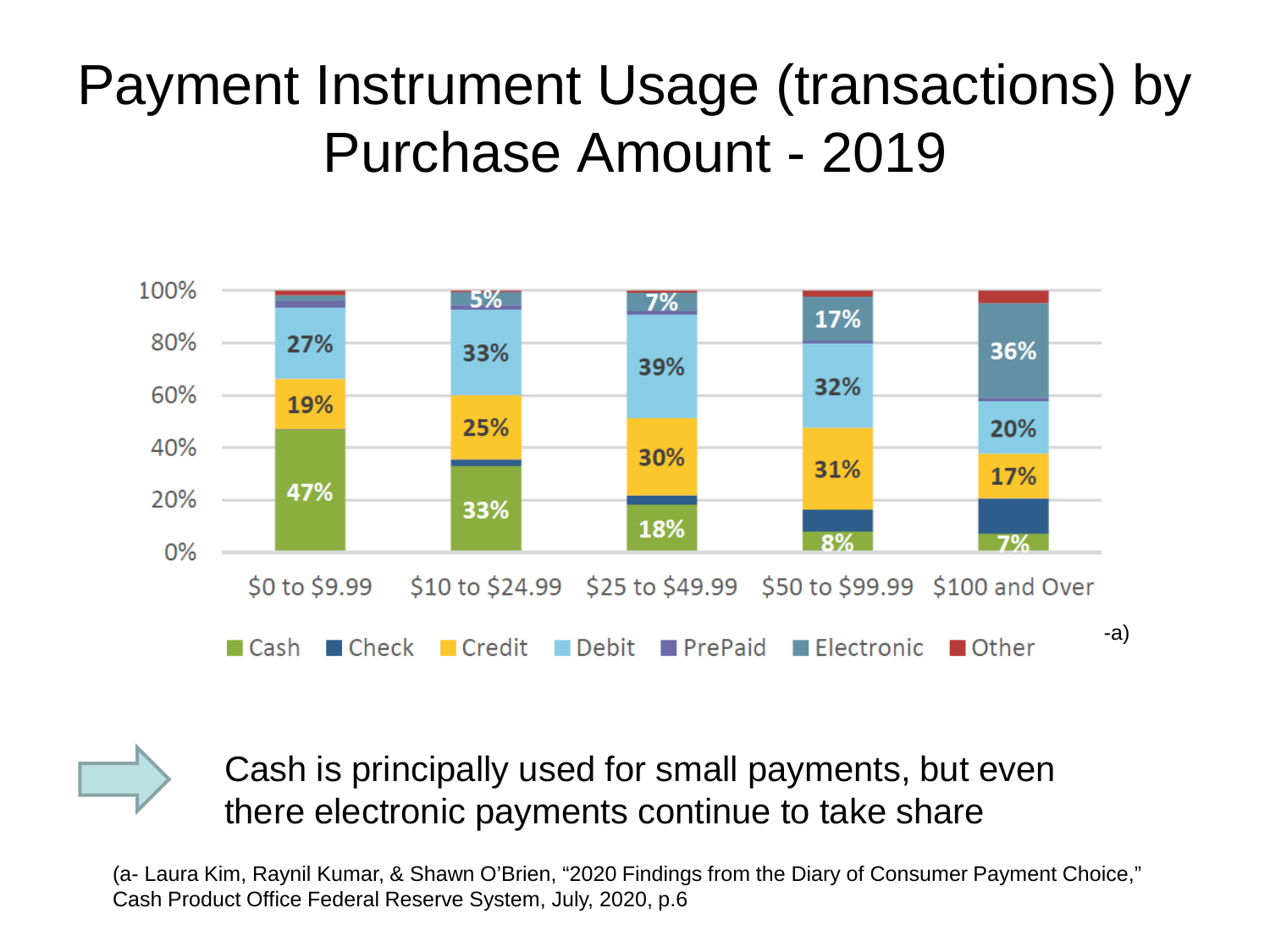### Reigning electronic payment systems

- The US payments system is substantially digital.
- Electronic payment systems are well-established, work well, and are habit for consumers, businesses and financial institutions.
- They include:
	- General-purpose "card" payment networks Visa, Mastercard, American Express, Discover, Star, NYCE, et al, and alternative payment system PayPal
	- P2P payment networks PayPal/Venmo, Square Cash, Zelle, Google Pay, Apple Pay, Western Union, MoneyGram, Wise, et al
	- Electronic Bill Payment & Presentment systems run by processors Fiserv and FIS, ACI Worldwide, Paymentus, et al, white-labeled by banks and billers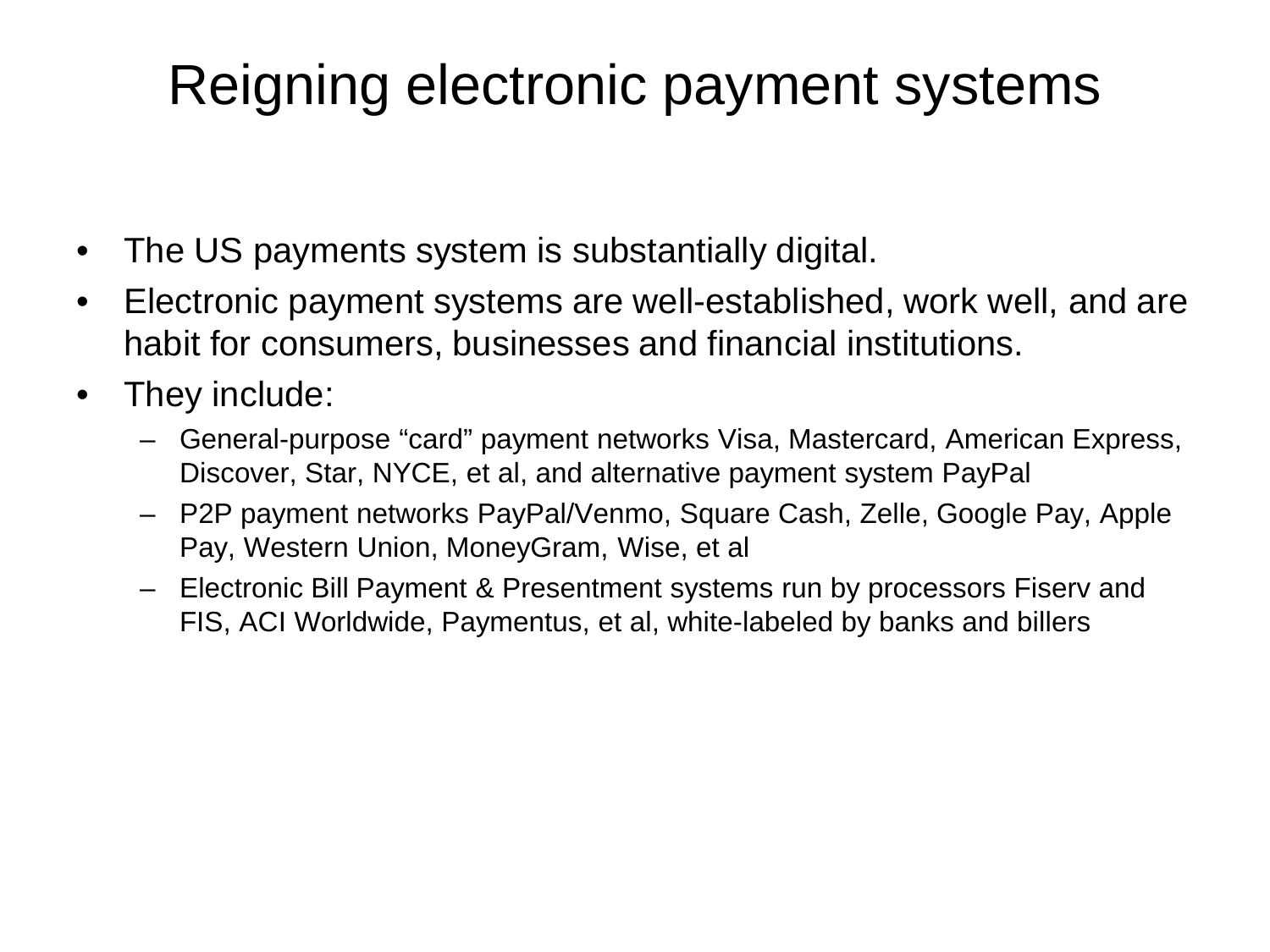## Interbank payment systems undergird payments

- A bank DDA is the anchor payments account for most American consumers and businesses
- Fedwire and bank cooperative the Clearing House's (TCH) CHIPS
- In 2020 there were 26.8 billion ACH payments -a). The Fed and TCH are the principal operators.
- Instant interbank payments:
	- TCH RTP live since 2017
	- FedNow to launch in 2023
	- Card-rail-based credit-push systems Visa Direct, Mastercard Send, FIS, Fiserv, and Discover
	- Zelle (\$307 billion sent on 1.2 billion transactions in 2020) –b)



Realtime interbank payment systems enable new services and greater economic efficiency.

(a- NACHA

(b- "Zelle Closes 2020 with Record \$307 Billion Sent on 1.2 Billion Transactions," Zelle, May 19, 2021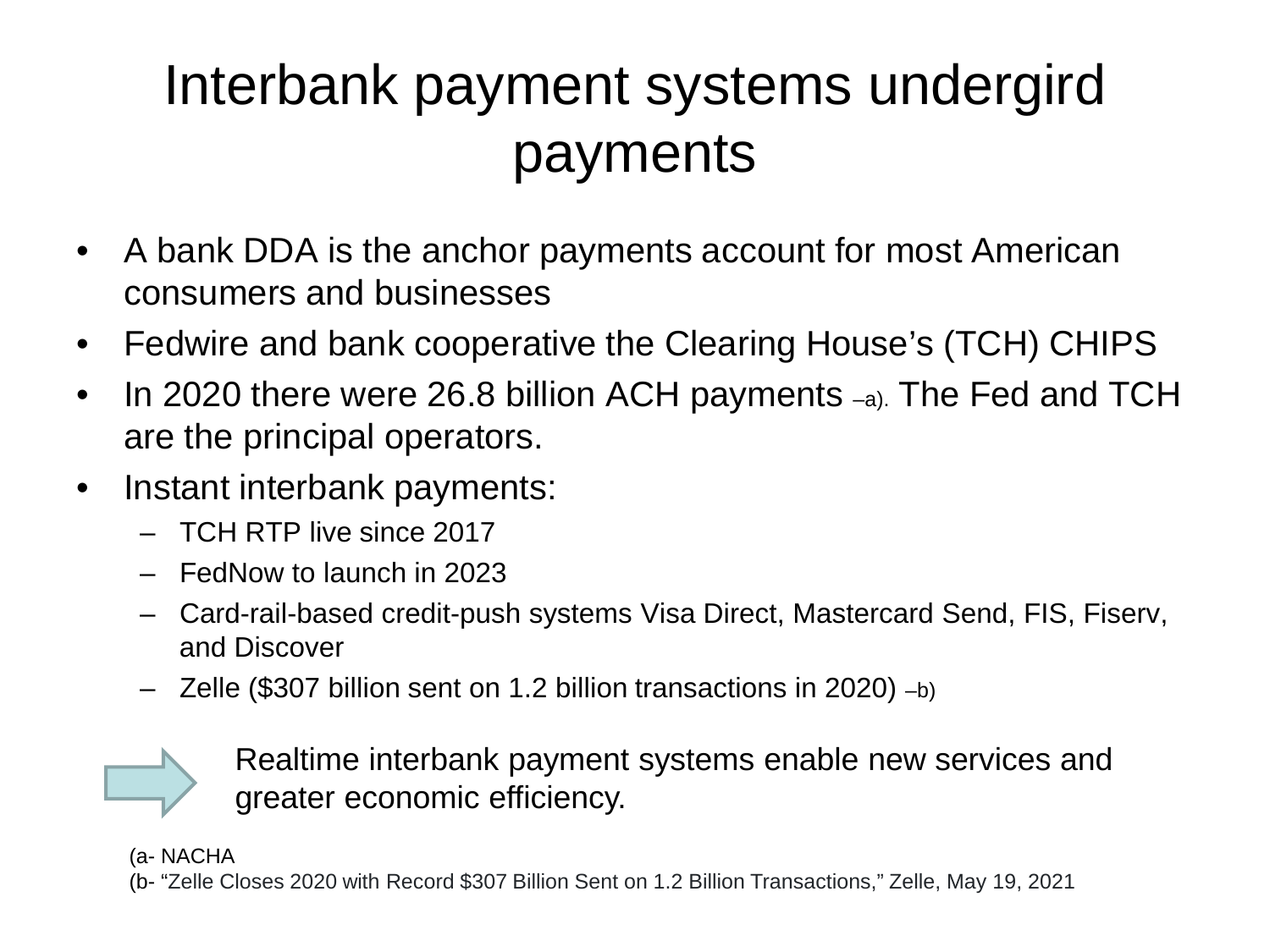### Existing money's and payment systems' economic, legal, and social technologies and networks work well.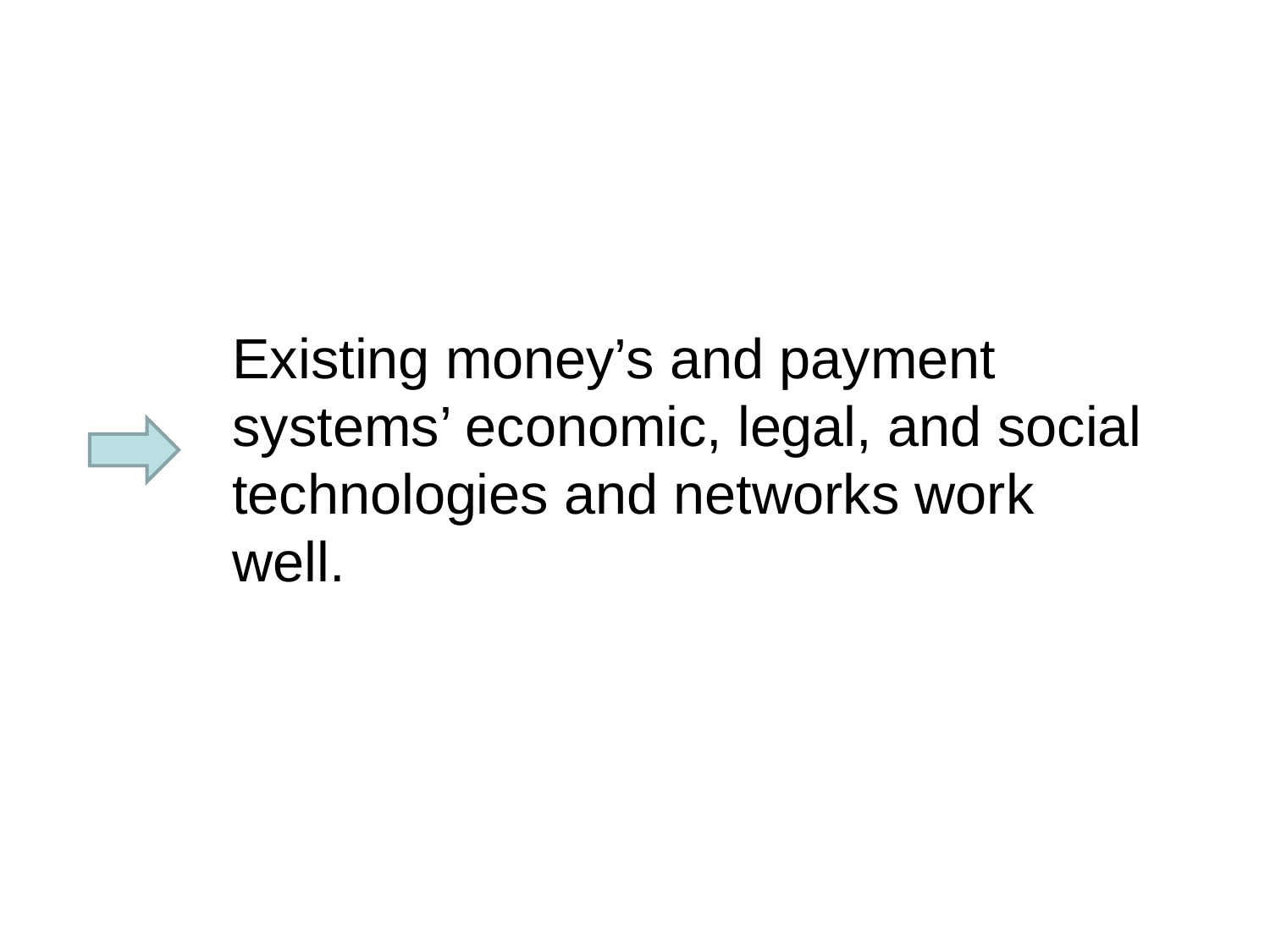#### Digital currencies

- Cryptocurrencies
- Stablecoins
- CBDCs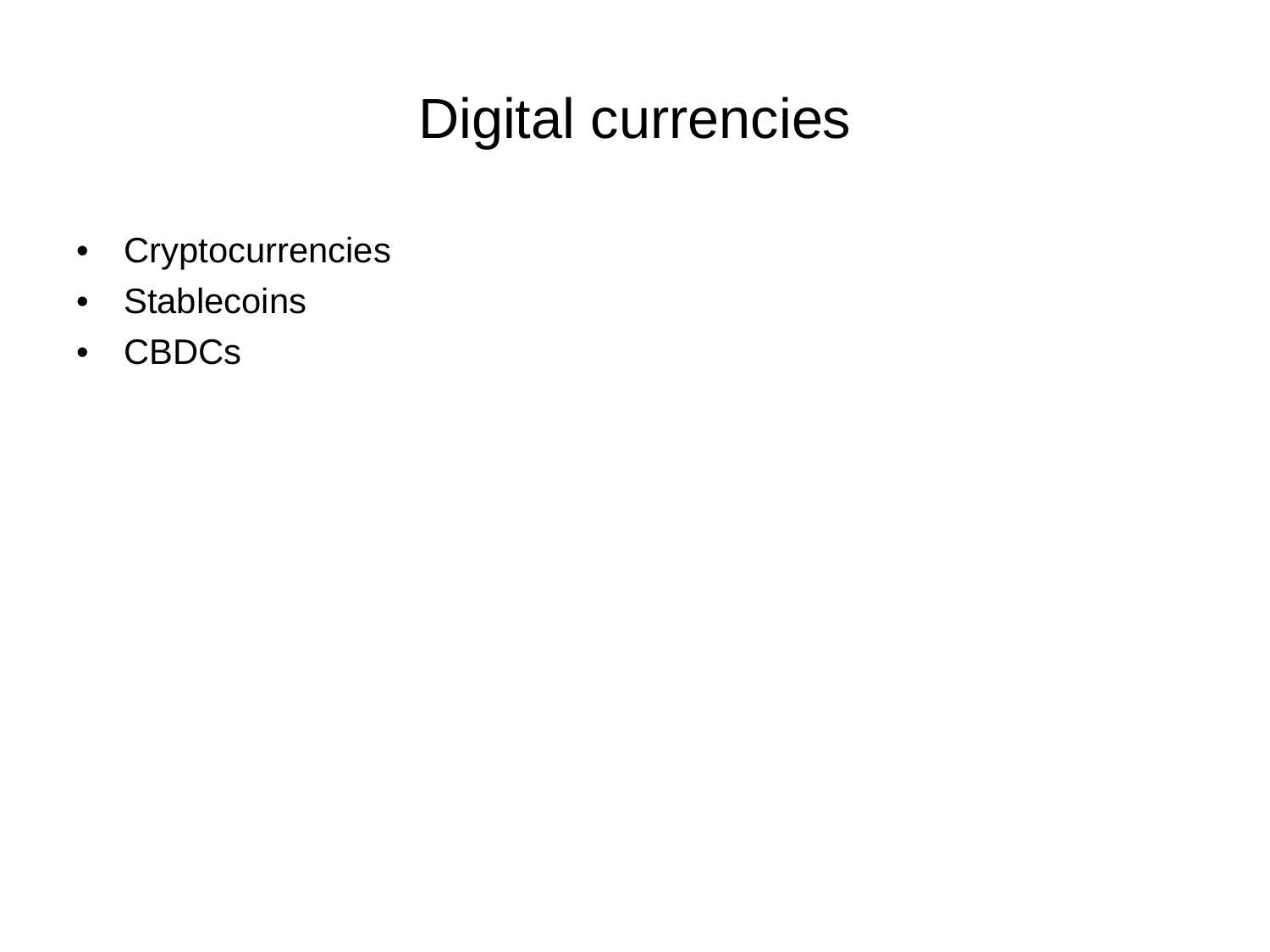## **Cryptocurrencies**



- Epic Bitcoin launched 2009
	- The world's first decentralized cryptocurrency bitcoin
	- A peer-to-peer network enabling value transfer over the internet
	- No financial intermediaries
	- Transparent, immutable distributed digital ledger
- Evangelists enthused it would upend fiat currencies and incumbent retail and P2P payment systems.
- Supply capped at 21 million. Current supply 18.84 million. –a)
- \$1.02 trillion market cap -a)
- Average transaction fee \$4.39. Additionally "miners" earn bitcoins by solving increasingly complex calculations to validate new blocks on the Bitcoin blockchain.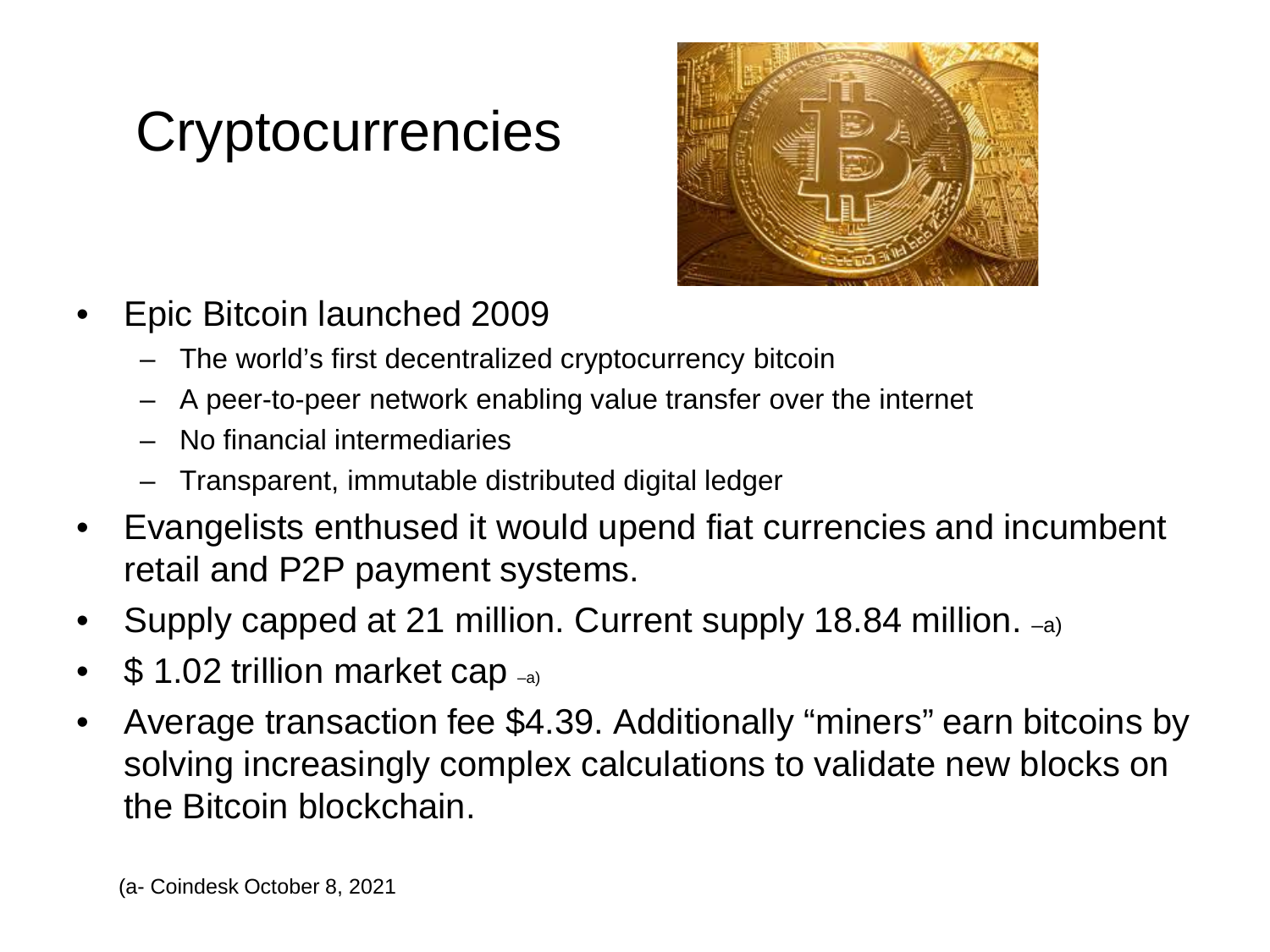## **Bitcoin**

- Being socialized among institutional and retail investors by support from traditional FIs, Square, PayPal, et al
- Uses
	- Speculative investment
	- Inflation hedge
	- In the past, means of moving capital out of China
	- Illicit commerce
- Not, however, fit for purpose as a payment system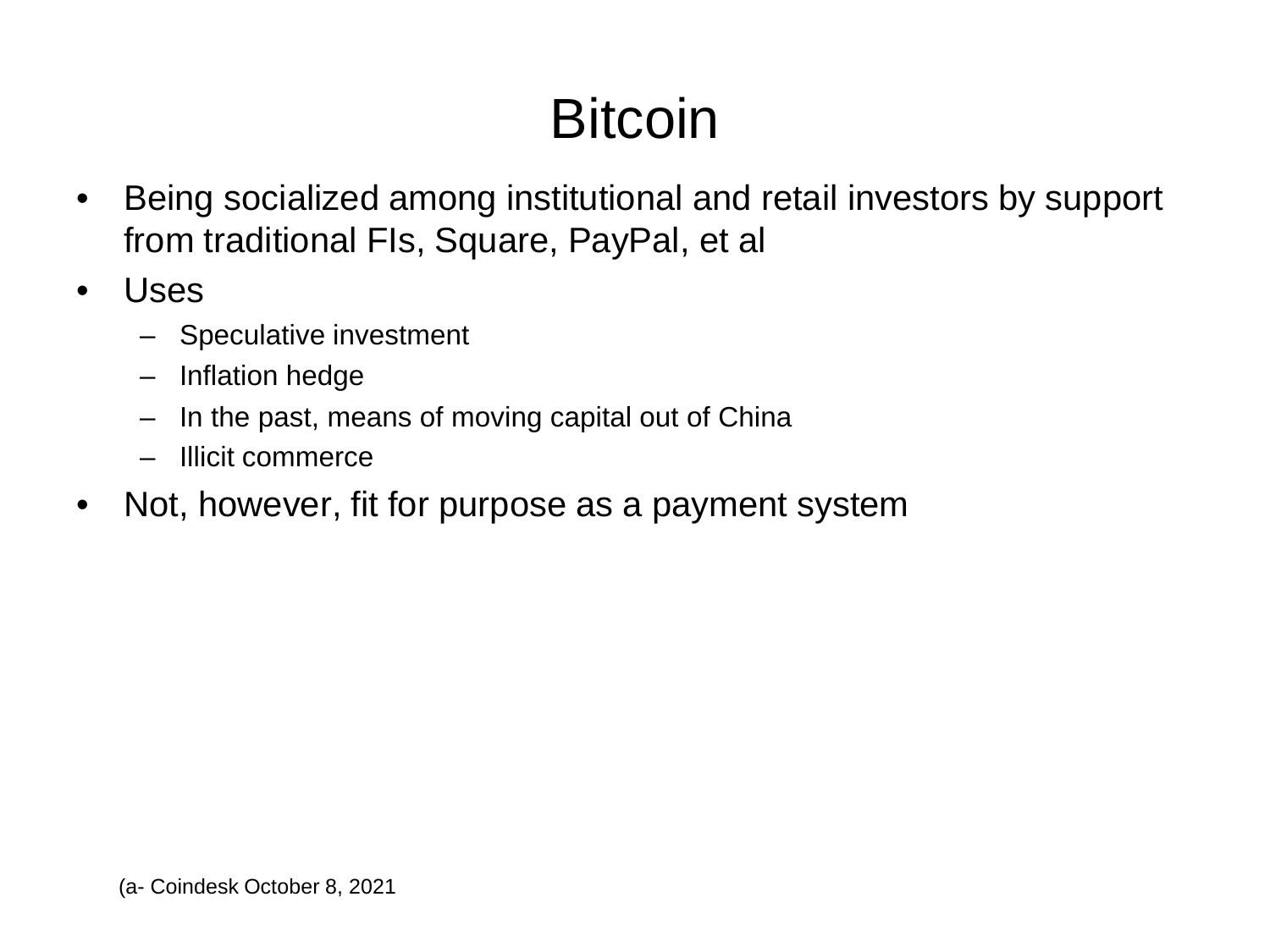## **Cryptocurrencies**

- Distributed systems have performance issues, driven by design
- Systems to validate ownership and transactions and prevent double spending, e.g.
	- Proof of work
	- Proof of stake
	- Proof of history
	- Proof of space
	- Consensus
- Range from permissionless to gated, no governance to formal governance and control
- Weak performance relative to existing centralized payment systems like Visa and Alipay
	- $-$  Bitcoin processes  $\sim$  5 transactions per second, new block  $\sim$  every 10 minutes
	- $-$  Visa capacity  $> 65,000$  transactions per second  $-a$ )
	- Alipay capacity 256,000 transactions per second –b)

(a- Visa Fact Sheet, VisaNet capacity as of June 30, 2019

(b- "Alibaba Group Generated US \$25.3 billion (RMB168.2 billion) of GMV During the Year 2017 11.11 Global Shopping Festival," Alibaba, November 12, 2017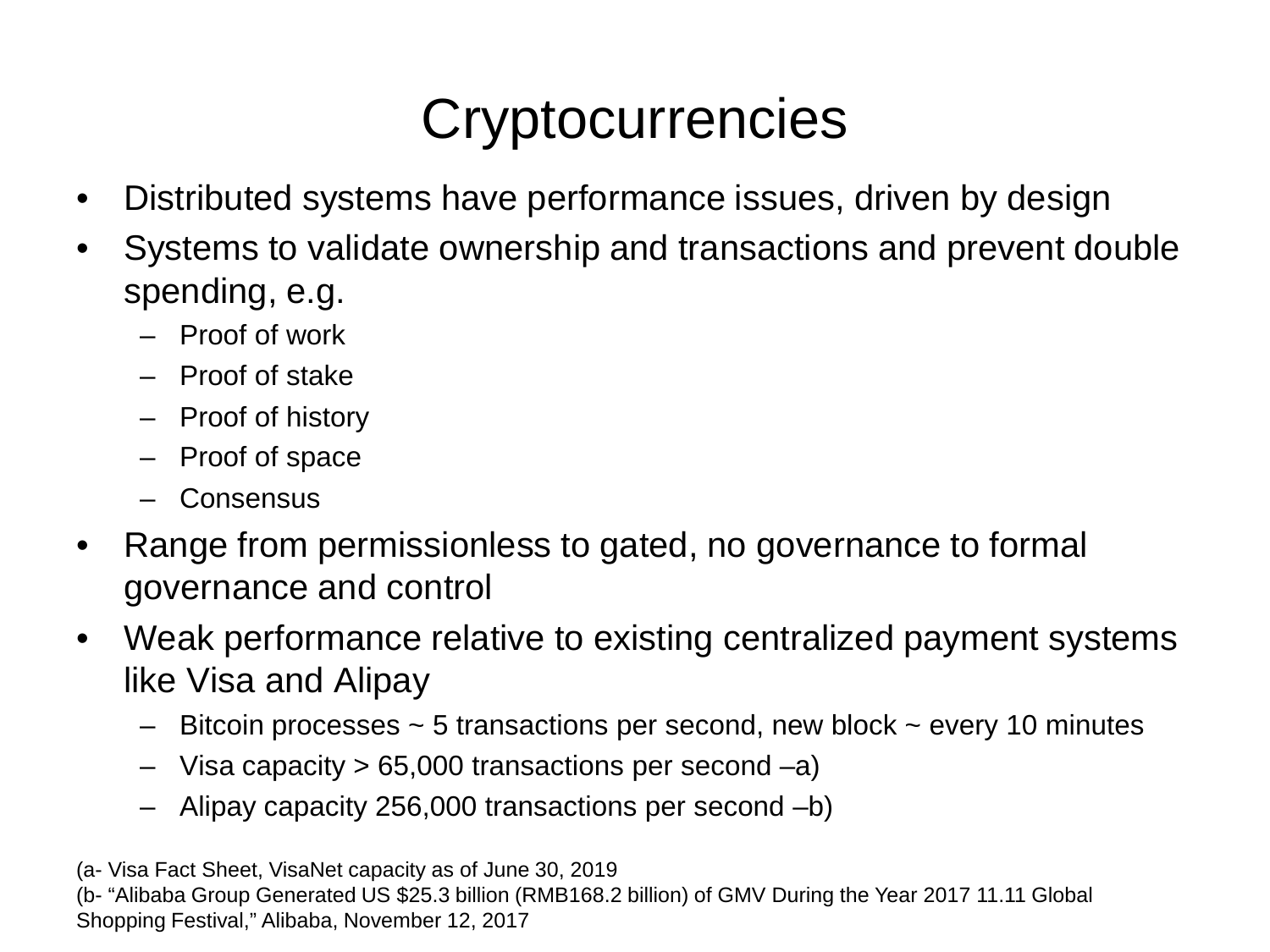## **Cryptocurrencies**

- Lack of network critical mass and a path(s) to achieving it
- Few if any compelling licit use cases
	- Ripple attempting to disrupt interbank/FI cross-border payments.
- In electronic payment systems lack of intermediaries, clear governance and 24/7/365 support is a bug, not a feature
- Some traction in markets like Venezuela, notwithstanding state hostility
- Can attach debit cards to crypto accounts to spend in fiat currency across Mastercard's and Visa's global-acceptance networks. Crypto is backend asset.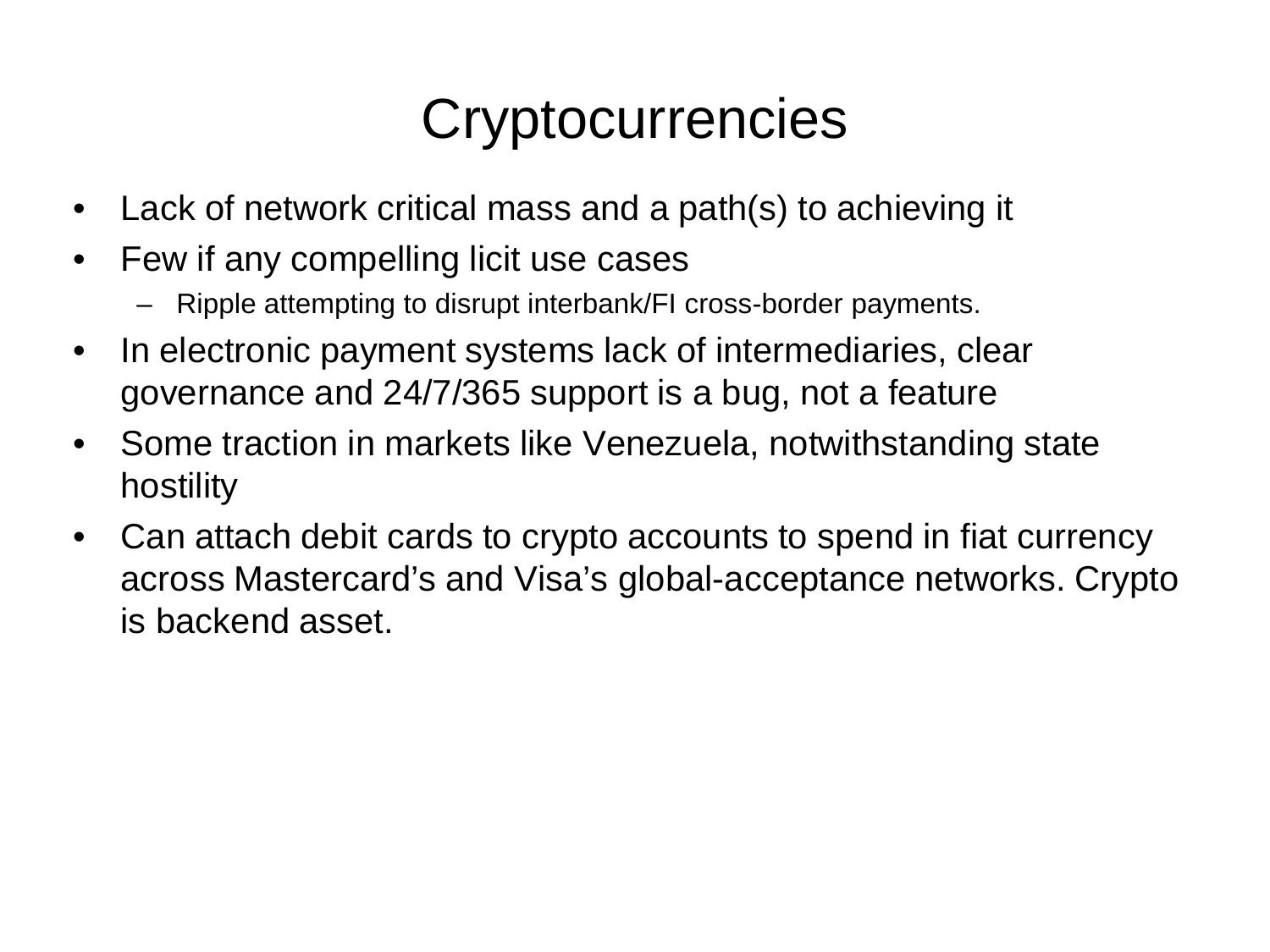#### Volatile values

- Money as a unit of exchange is more valuable if it's stable like a foot or a yard.
- By law the dollar is supposed to be "stable." Relative to cryptocurrencies it is.
- Bitcoin's 52-week low and high were \$10,839.43 and \$64,888.99, respectively -a)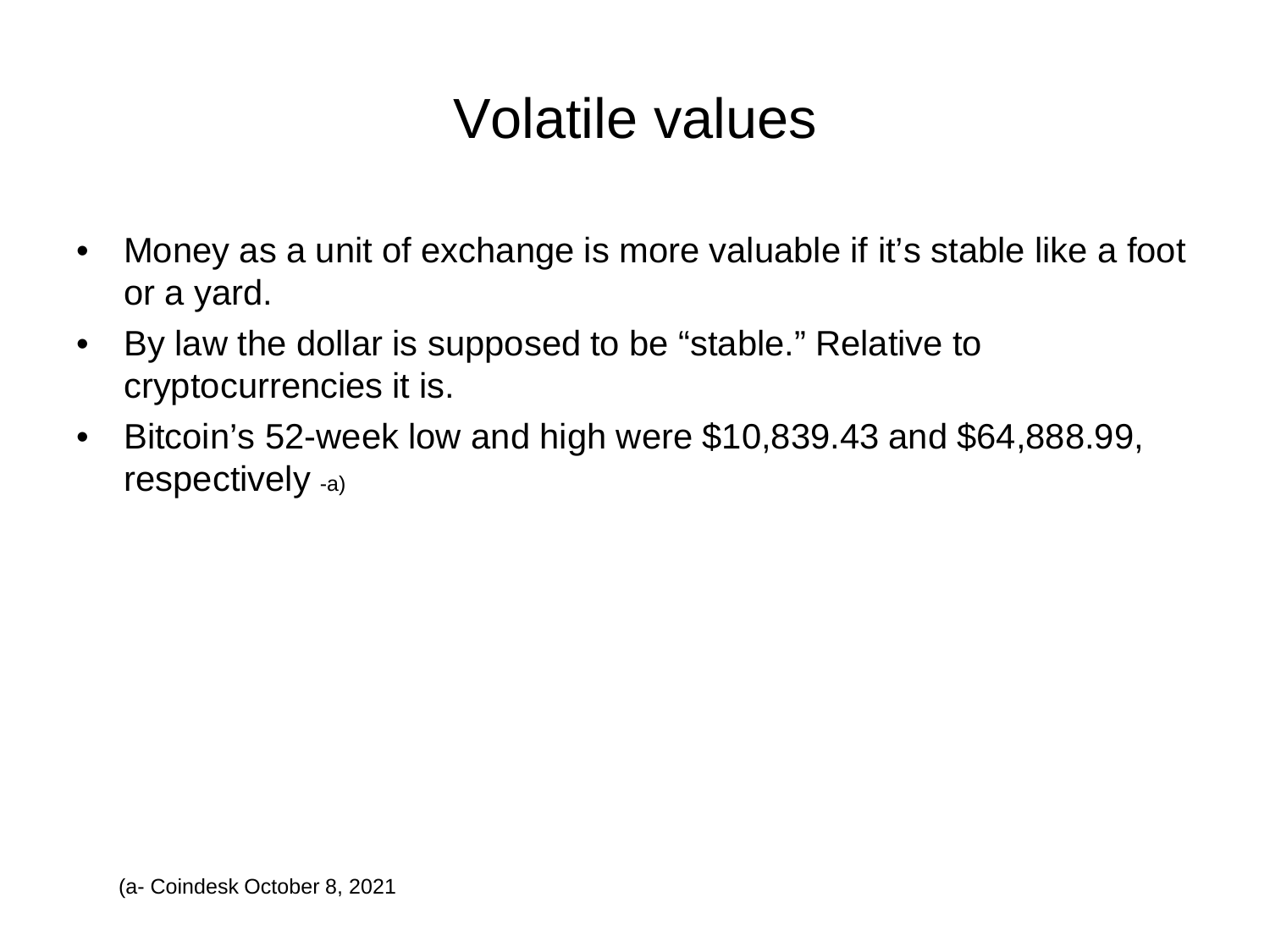#### Bitcoin price



Shaded areas indicate U.S. recessions.

Source: Coinbase

myf.red/g/Hvqt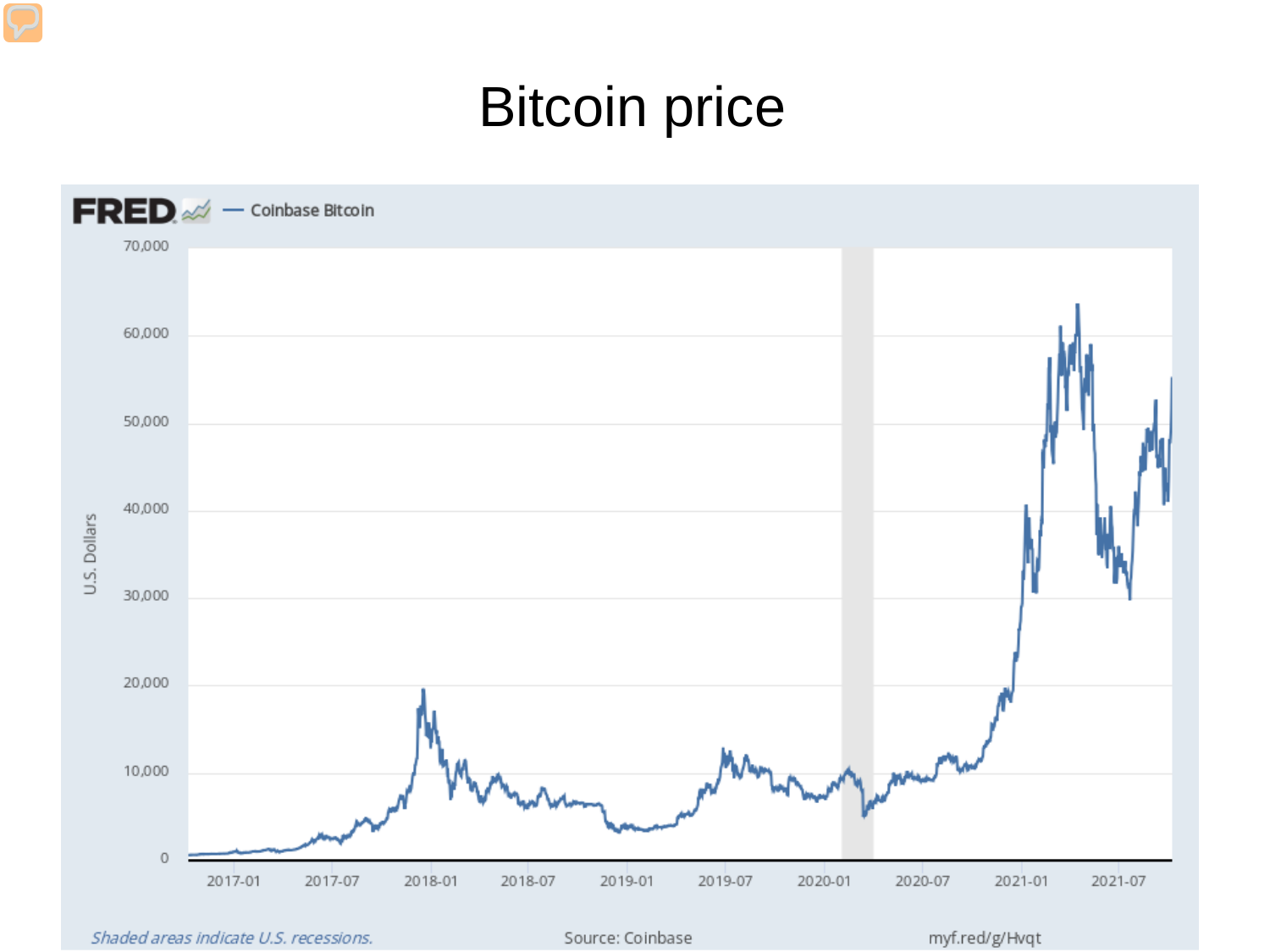#### Ether price



Shaded areas indicate U.S. recessions.

Source: Coinbase

myf.red/g/HvqE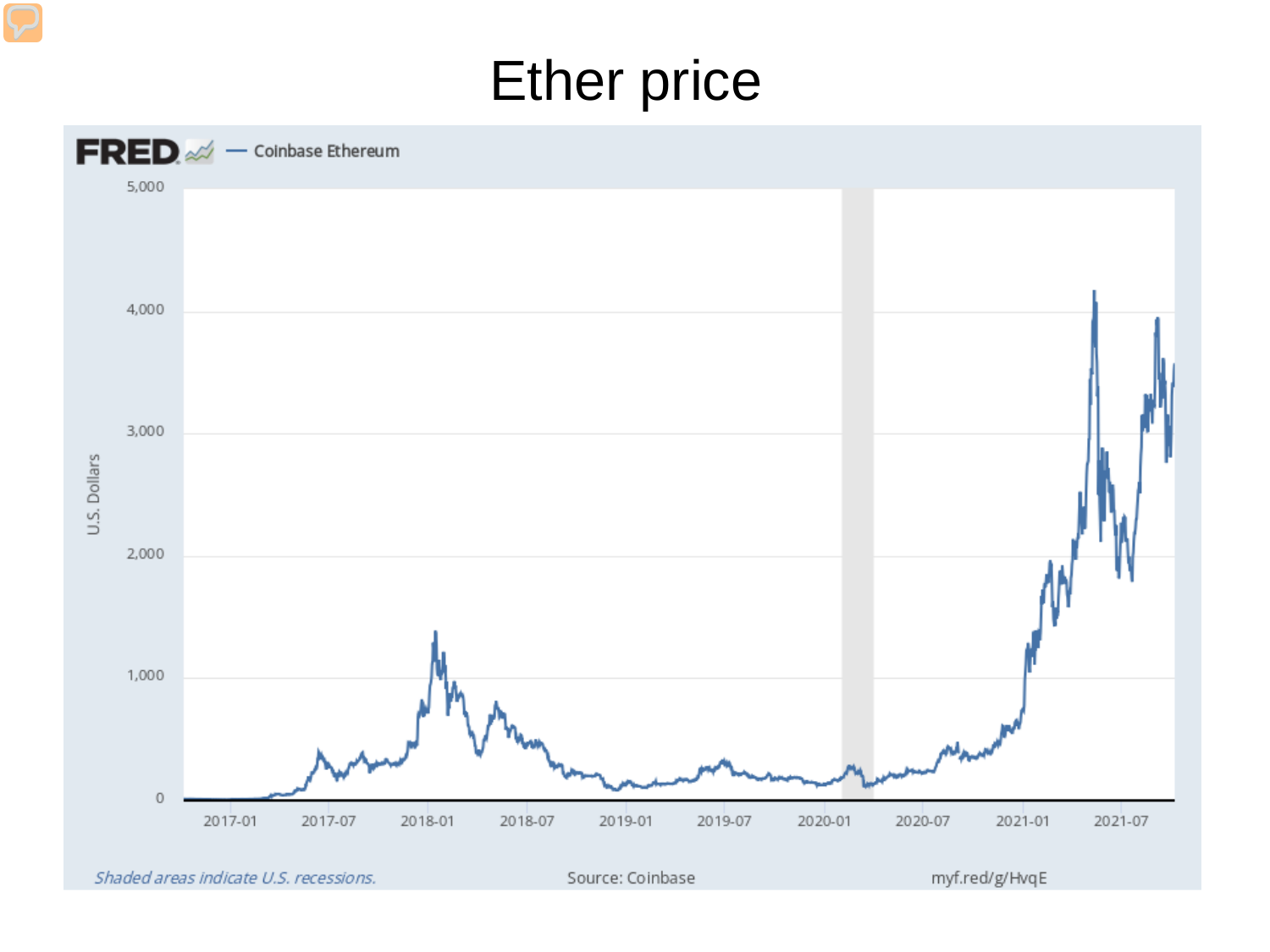#### Litecoin price



Shaded areas indicate U.S. recessions.

Source: Coinbase

myf.red/g/Hzhl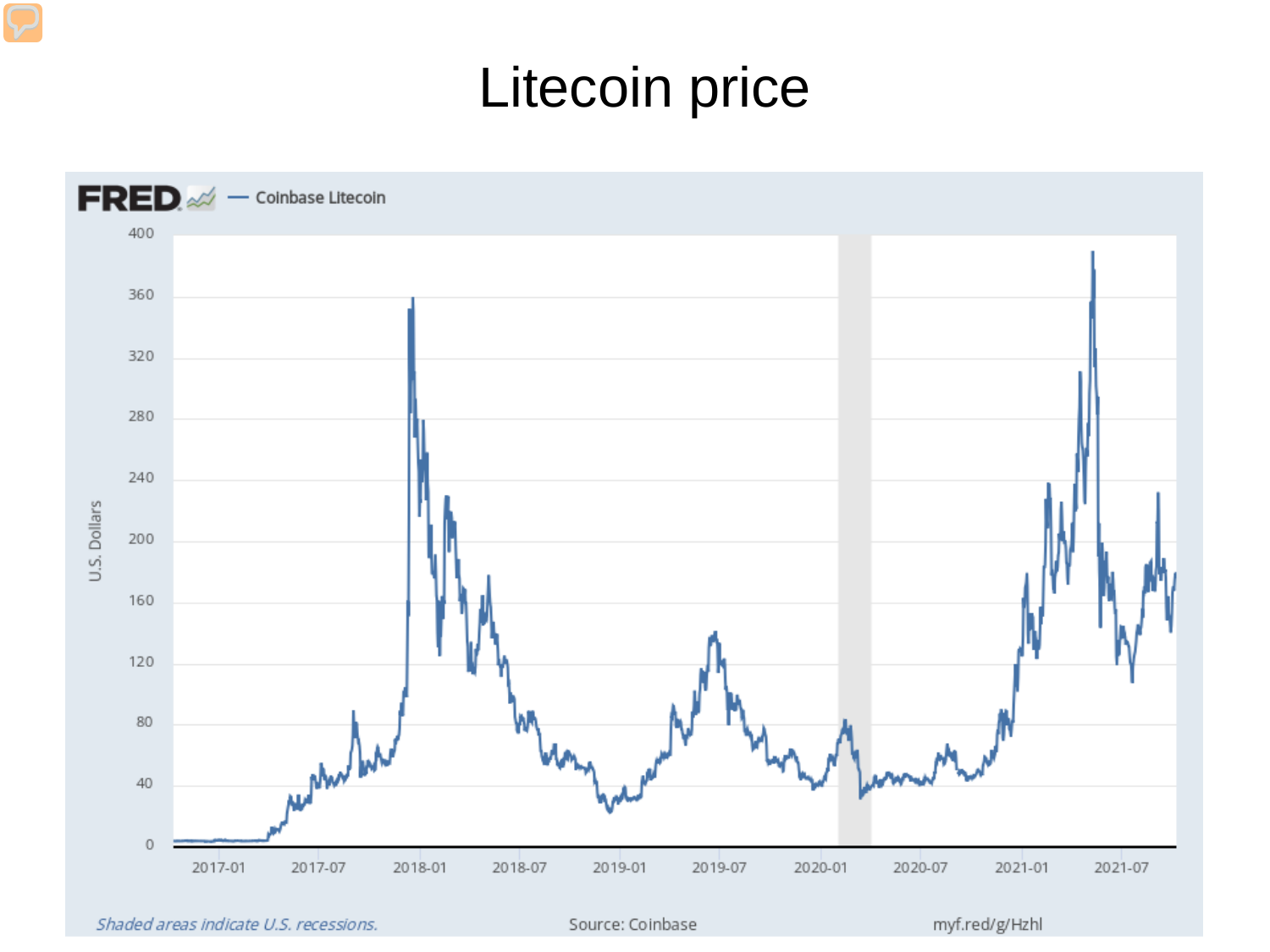## Total cryptocurrency & stablecoin market cap



-a)

- CoinMarketCap tracks 6479 cryptocurrencies and stablecoins, most of which are tiny, many of which won't be around in a few years.
- Only Bitcoin and Ether have greater than \$100 billion market caps.
- Bitcoin and Ether represent 44.5% and 18.2% of total crypto market cap, respectively. Cardano, Binance Coin, XRP, and Solana represent 3.1%, 3%, 1.8%, and 1.8%, respectively. –a)

(a- CoinMarketCap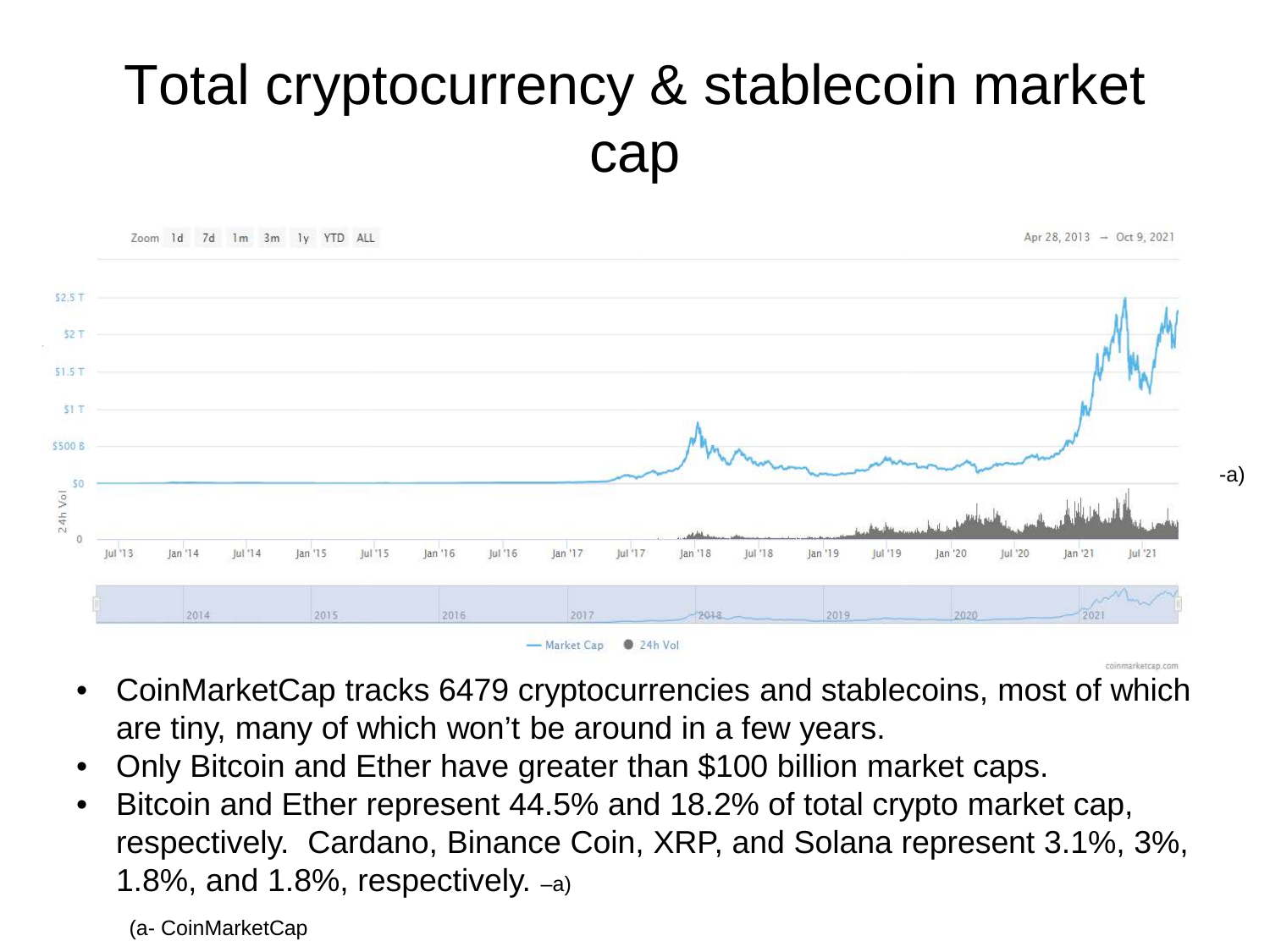#### Ether



- Proposed in 2013 by programmer Vitalik Buterin, developed by Buterin and Gavin Woods, and launched in 2015
- Second generation cryptocurrency enabling coding "smart contracts" on blockchain
- Migrating from proof of work to proof of stake block validation to improve performance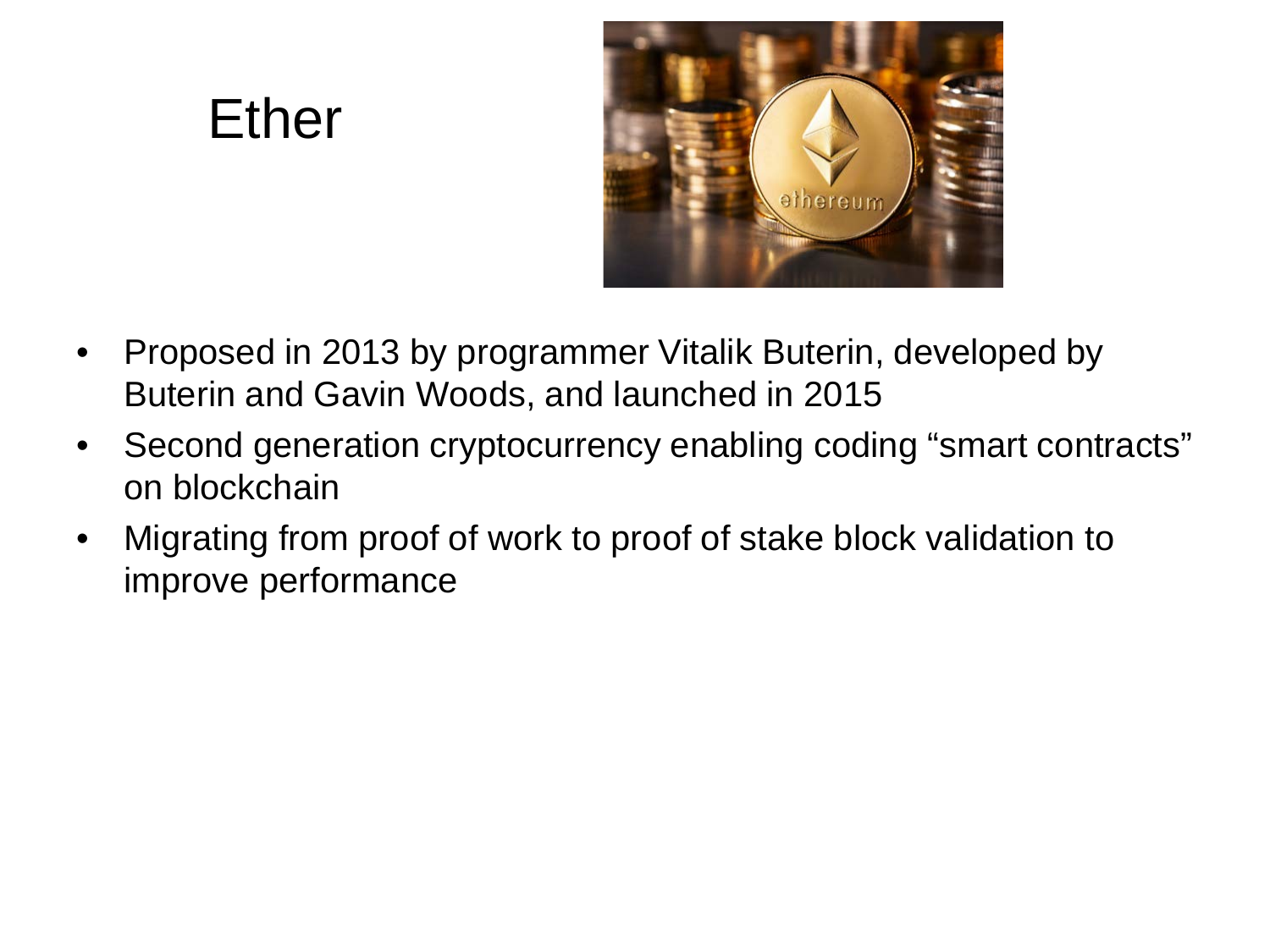#### Third-generation cryptocurrencies

- The latest wave of cryptocurrencies like Cardano, Algorand, and Solana attempt to address blockchain performance issues.
- Solana claims to be the fastest blockchain supporting up to 65,000 tps.  $-a)$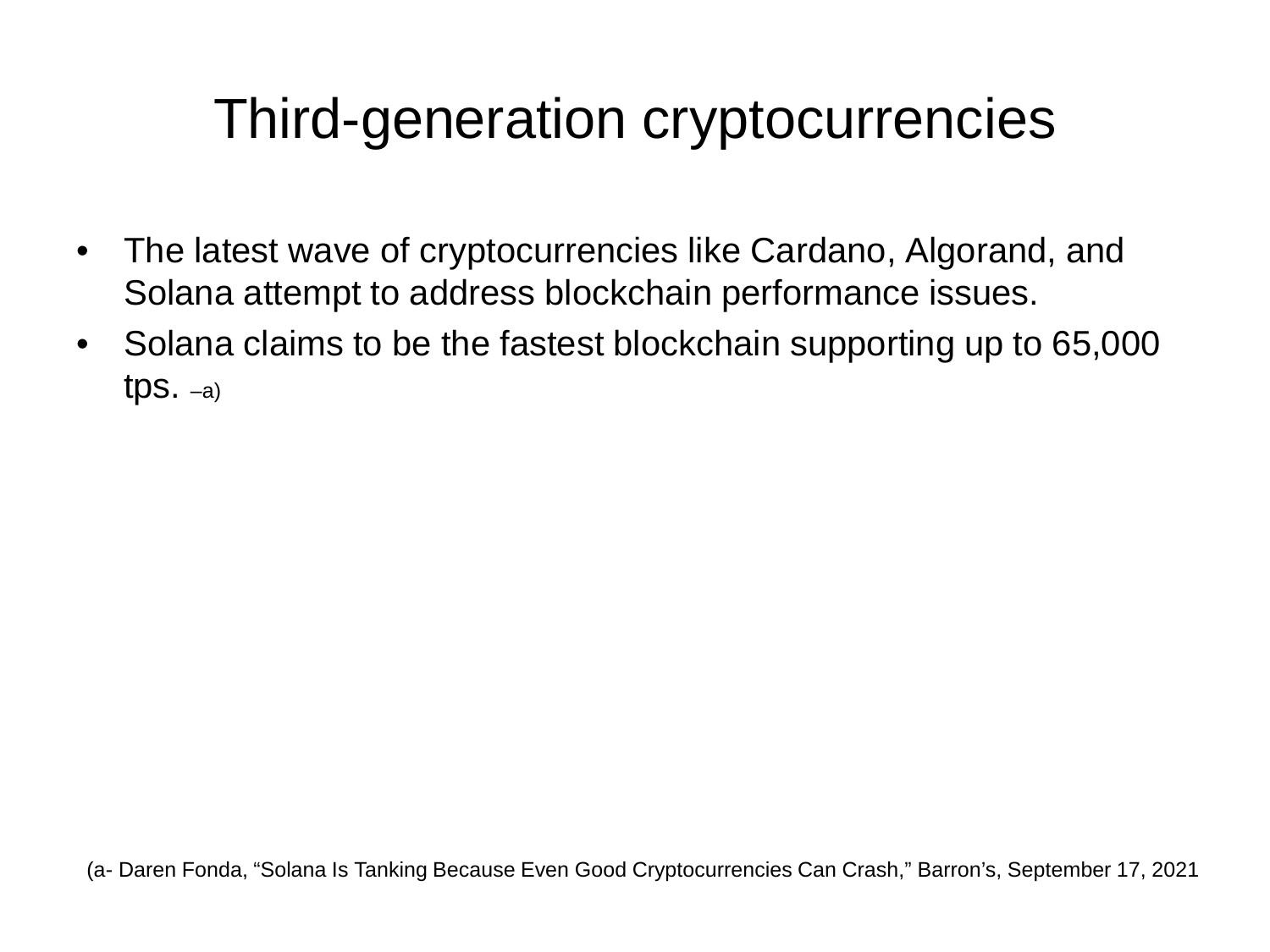### Regulatory and political cryptocurrency climate

- Most regulators are suspicious of and many outright hostile to cryptocurrencies.
- In May China banned financial institutions from holding or transacting in crypto. –a) In September the Middle Kingdom banned all crypto transactions and mining. China wants the PBOC to control money and payments. –a)
- Vietnam, Ecuador, Turkey and Russia ban crypto for payments.
- Illegal in Algeria, Nepal, Indonesia, and Bolivia
- In Colombia banks prohibited from facilitating cryptocurrency transactions
- In Egypt there's a religious degree prohibiting bitcoin.

(a- Alun John, Samuel Shen, and Tom Wilson, "China's top regulators ban crypto trading and mining, sending bitcoin tumbling," Reuters, September 24, 2021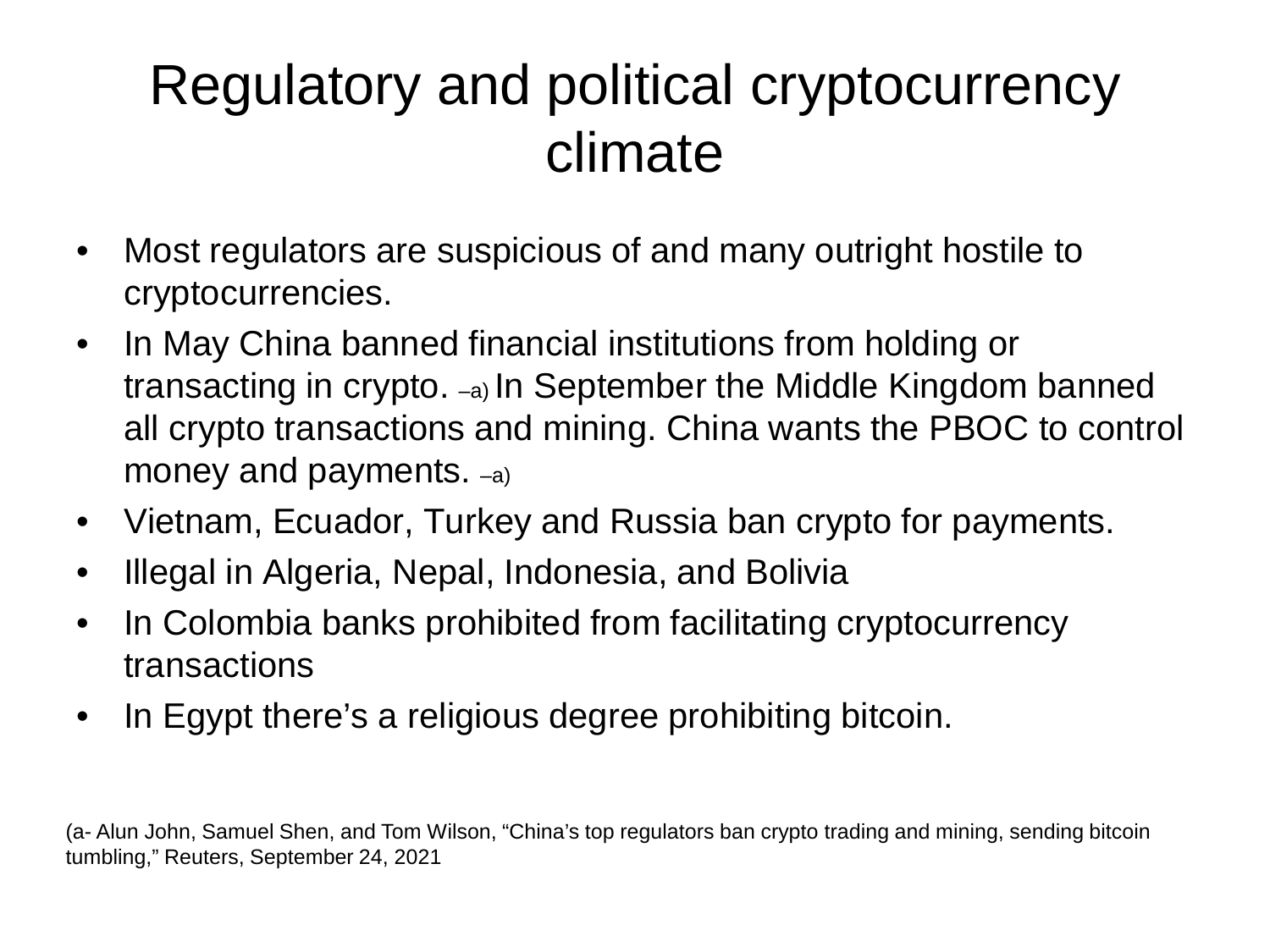#### Regulatory and political cryptocurrency climate

- There are legitimate concerns about cryptocurrencies facilitating illegal activity and consumer protection. But widely used as money, cryptocurrencies would undercut governments' money prerogative.
- A handful of jurisdictions have been crypto-friendly.
- Wyoming has been notably cryptocurrency-friendly, providing special-purpose state crypto-currency bank licenses.
- El Salvador made bitcoin forced legal tender.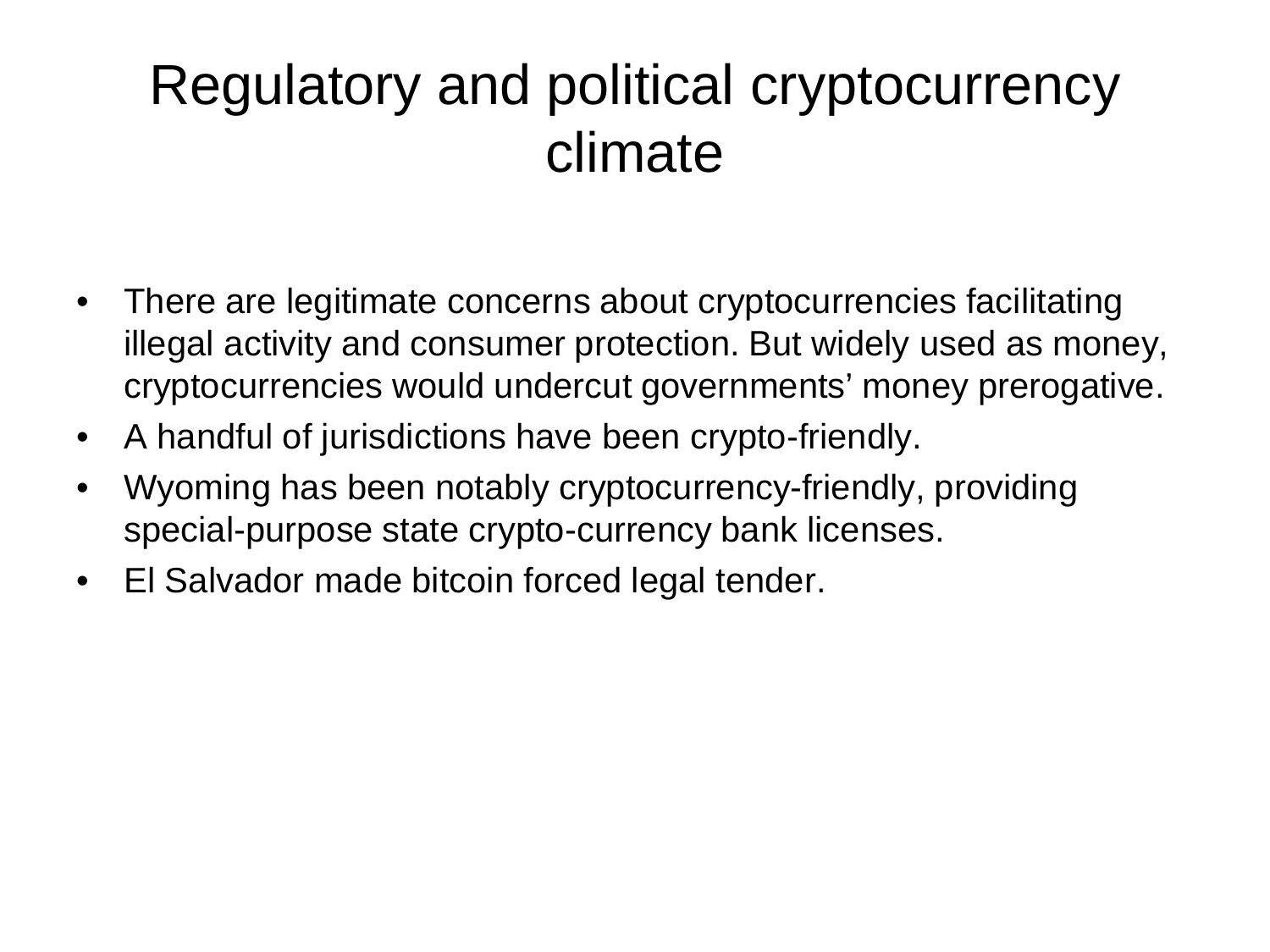## El Salvador experiment



- Dollar legal tender since 2001, replacing the colón
- President Bukele claims 3 million downloads of government's e-wallet Chivo –a)
- Salvadoran Foundation for Economic and Social Development reports  $\sim$ 12% of Salvadorans have used bitcoin  $_{\text{eq}}$
- 93% of businesses haven't accepted a bitcoin payment
- Foreign remittances make up 24% of El Salvador's GDP –b) Bukele believes bitcoin can lower remittance costs.
- Buying bitcoin can cost from 2 to 4.5%. Converting it to dollars at an ATM in El Salvador will cost 5%.
- The average cost of sending remittances to El Salvador in 2020 using traditional money-transfer services was 2.85%, falling from 5.3% in 2012  $_{\text{-c}}$ )

(a- Reuters, "El Salvador's bitcoin use grows but headaches persist," NY Post, October 8, 2021

(b- Steve Hanke and Nicholas Hanlon, "El Salvador, Bukele's Bitcoin Bunkum," National Review,

September 16, 2021

(c- World Bank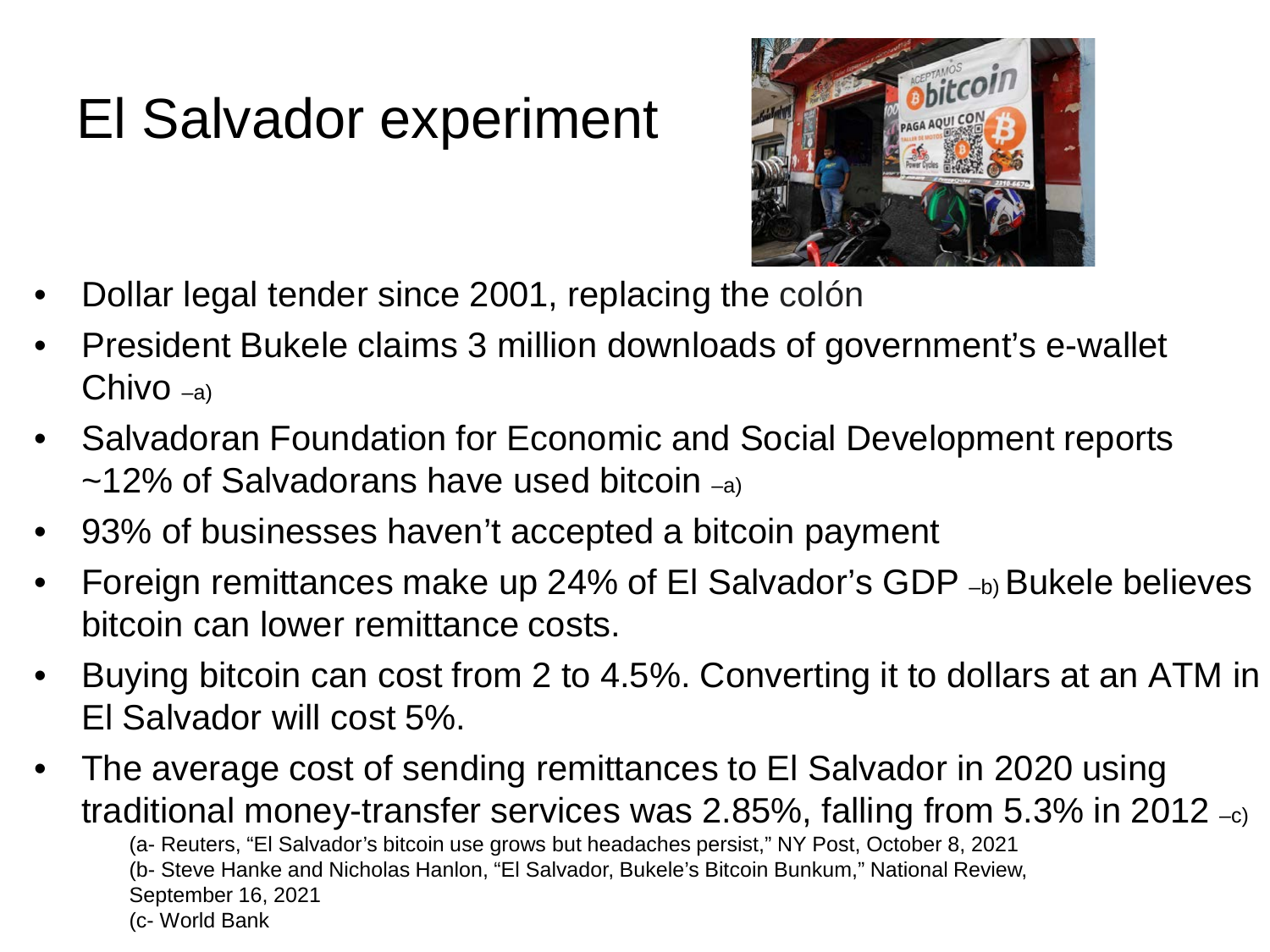#### **Stablecoins**

- DLT-supported electronic tokens backed by fiat currencies, fiatcurrency-denominated assets, or other assets like gold or cryptocurrencies
- Address volatility and regulatory concerns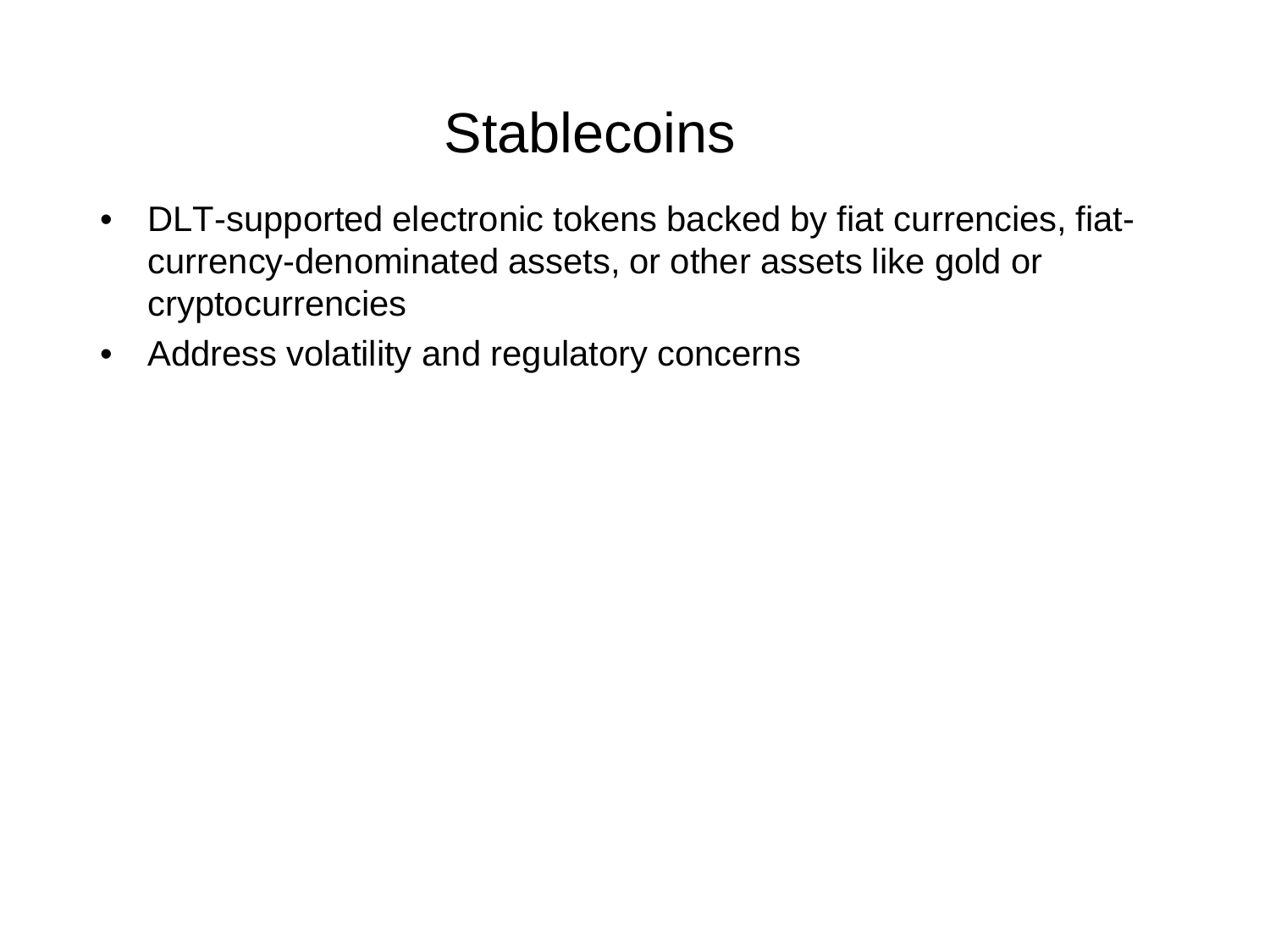### **Stablecoins**

- Top stablecoins by market cap are Tether (\$68.5 billion), Circle's USD Coin (\$33.2 billion), and Binance USD (\$13.2 billion). –a)
- To date stablecoins primarily used to trade in and out of cryptocurrencies.
- Need use cases where they are compelling superior to the alternatives.
- Digital wallet and system interoperability will improve prospects
- Diem (originally Facebook's Libra) announced in 2019
- In the US dollar-backed Diem stablecoins will be issued by Silvergate Bank
- Facebook's wallet Novi and other wallets will support Diem. With  $\sim$ 3.5 billion daily active users globally, Facebook's platforms offers a path to building network critical mass.
- Chase's and Signature Bank's dollar-backed tokens JPMCoin and Signet, respectively, support instant payments between their business clients

(a- Coinmarketcap.com 10/10/2021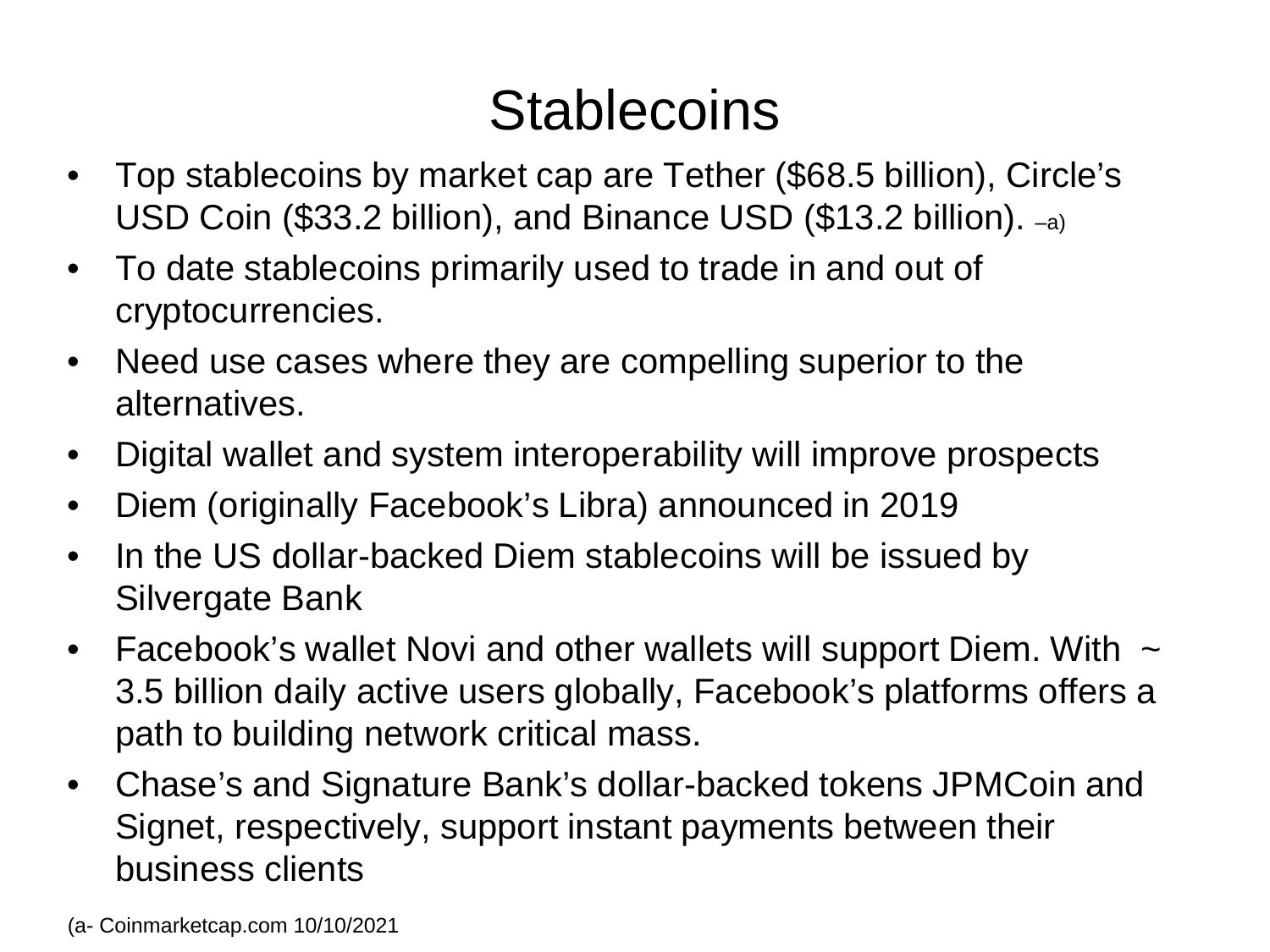#### **Stablecoins**

- Congress establishing a clear, technology-agnostic, legal and regulatory framework and space for banks and licensed and comparably regulated fintechs, necessary, and would foster payments and money innovation
- Crypto-enthusiast Senator Cynthia Lummis contends stablecoins "should only be issued by depository institutions or through moneymarket funds or similar vehicles," and "must be 100% backed by cash and cash equivalents, and this should be audited regularly."
- Banks could issue and innovate in competing retail and wholesale dollar stablecoins, as they issued banknotes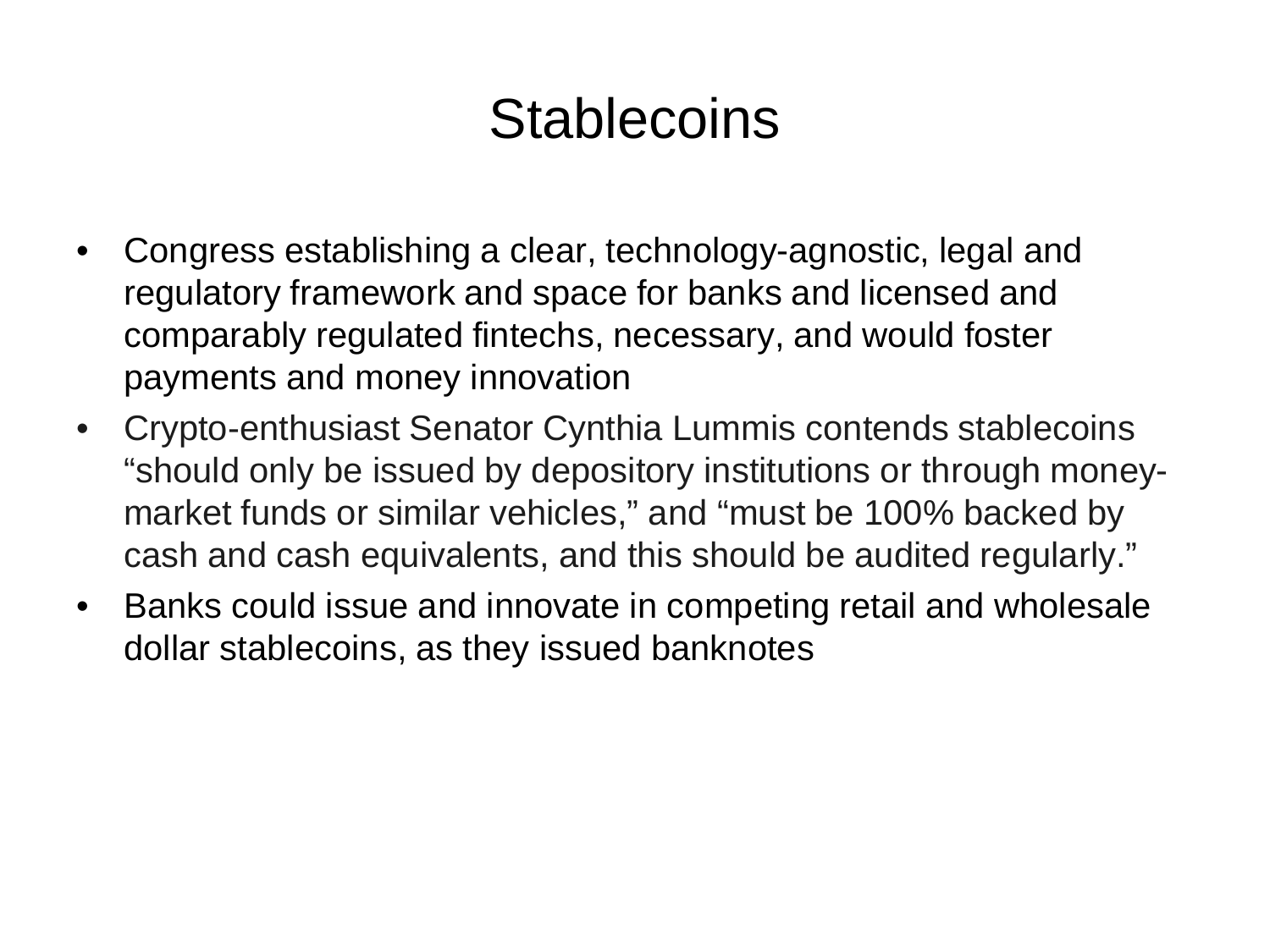## Central bank digital currencies

- The first CBDC a digital dollar, launched in 2014 by Ecuador's central bank, failed.
- Facebook's 2019 Libra announcement and China's digital yuan accelerated interest in CBDCs
- More than 80 central banks worldwide have launched, are piloting, or are actively studying CBDCs.
- Bahama's digital "sand dollar" went live in October, 2020.
	- Nine approved financial institutions including banks, payments institutions, and credit unions.
	- $-$  \$273,000 sand dollars issued as of August 31, 2021  $-$ a)
	- Tech partner is NZIA
- Ripple will support Bhutan central bank's CBDC pilot with a private XRP ledger

(a- 9/27/2021 remarks by Cleopatra Davis, Banking Manager, Central Bank of Bahamas at Chicago Fed Payments Symposium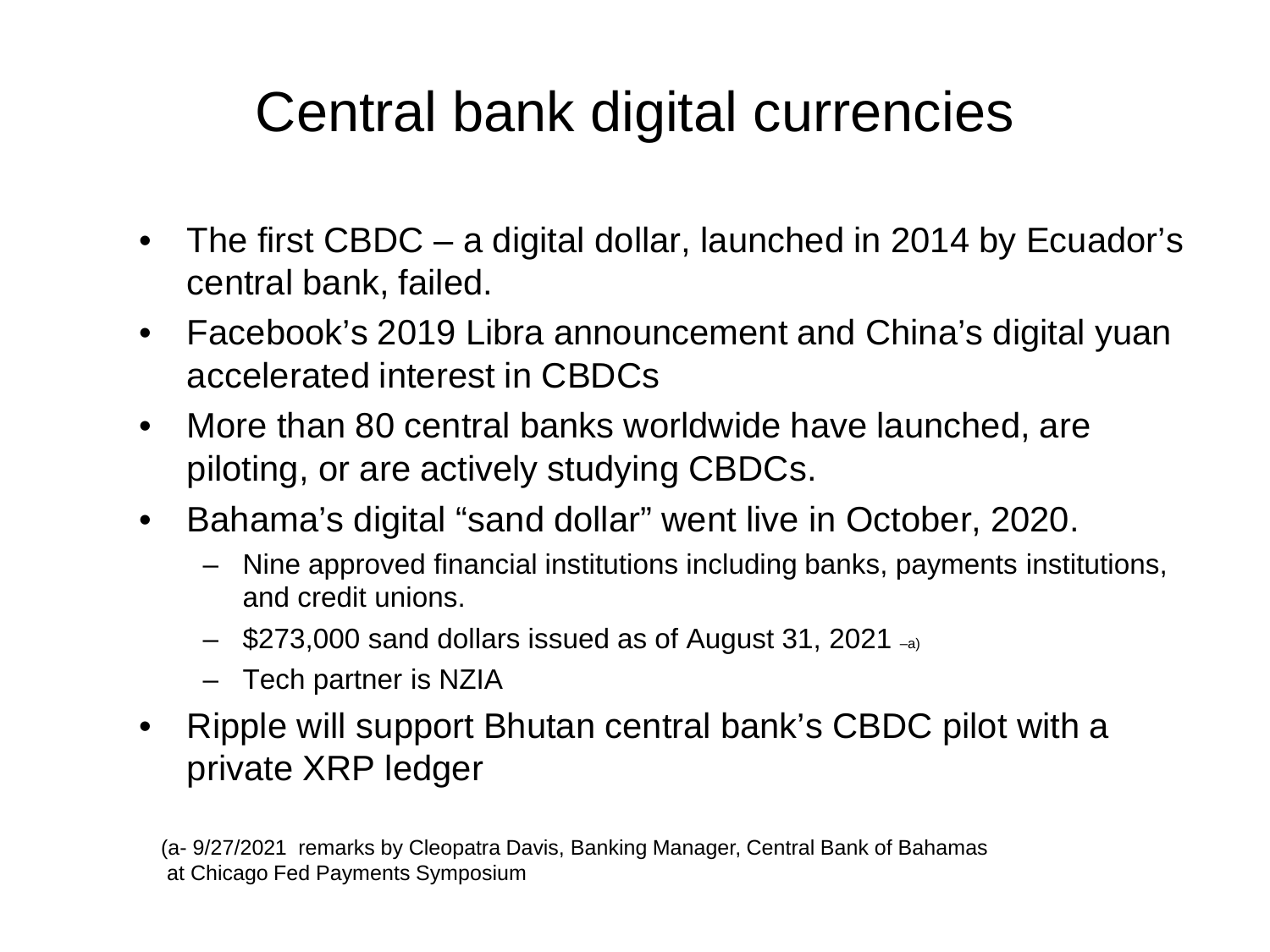#### Central bank digital currencies

- The PBOC is piloting a digital yuan in 10 cities.
- The Fed, ECB, Bank of England, and Bank of Japan are studying CBDCs. The Boston Fed's running a CBDC experiment with MIT. The Bank of Japan plans to pilot a CBDC in 2022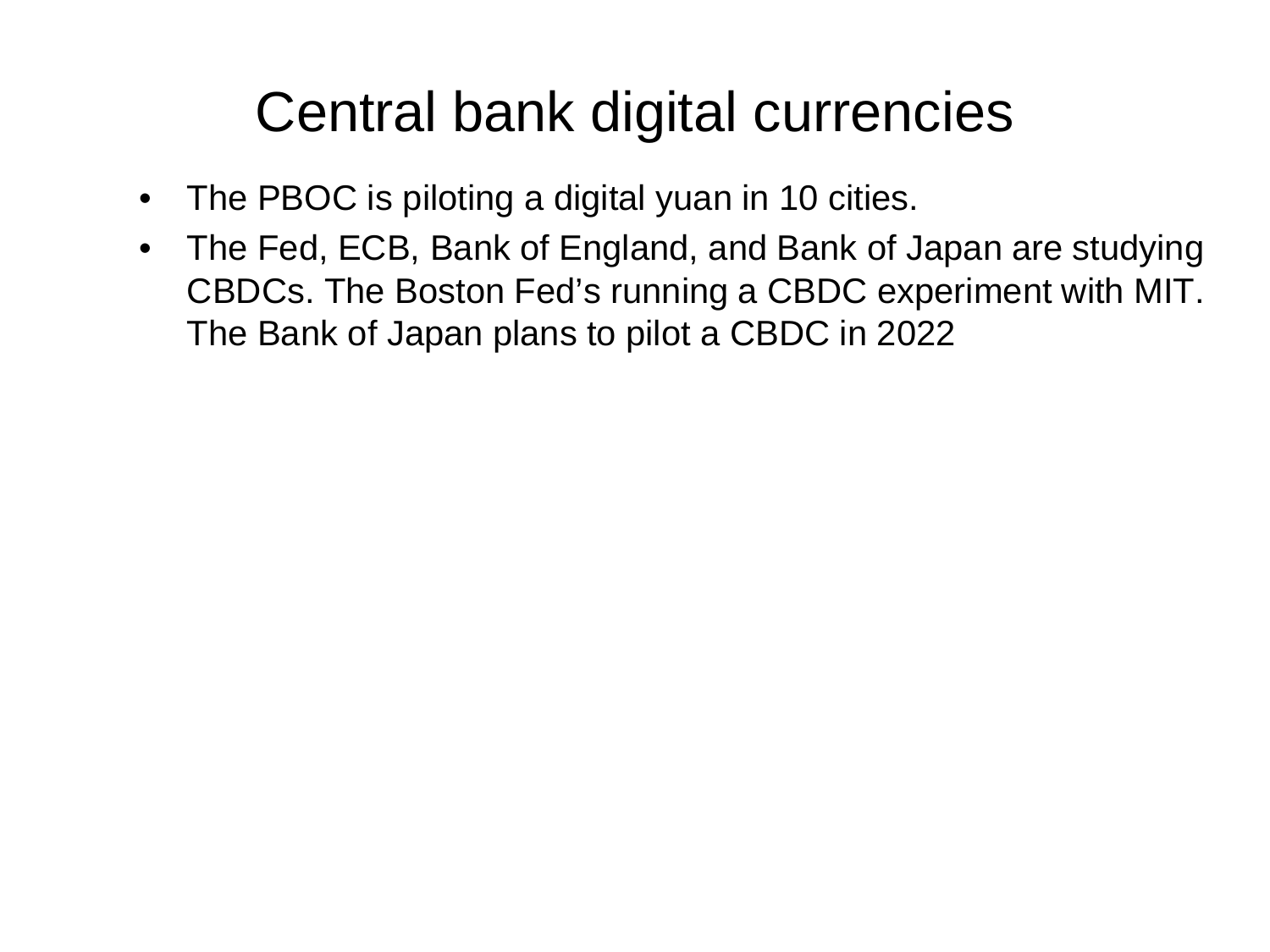## CBDCs

- While a Fed or bank of England CBDC like would have more privacy protections than the digital yuan, no CBDC will be anonymous like cash
- BIS contends:
	- "the most promising design is an account-based CBDC, rooted in an efficient digital identify scheme for users." –a)
	- best designed "as part of a two-tier system where the central bank and the private sector focus on what they do best: the central bank on operating the core of the system by ensuring sound money, liquidity and overall security; the private sector by innovating and using its creativity and ingenuity to serve customers better."
	- most operational tasks and consumer-facing activities should be delegated to commercial banks and non-bank payment service providers.
	- the two-tier system should be preserved and central banks keep their financial system footprint small, just as cash does today."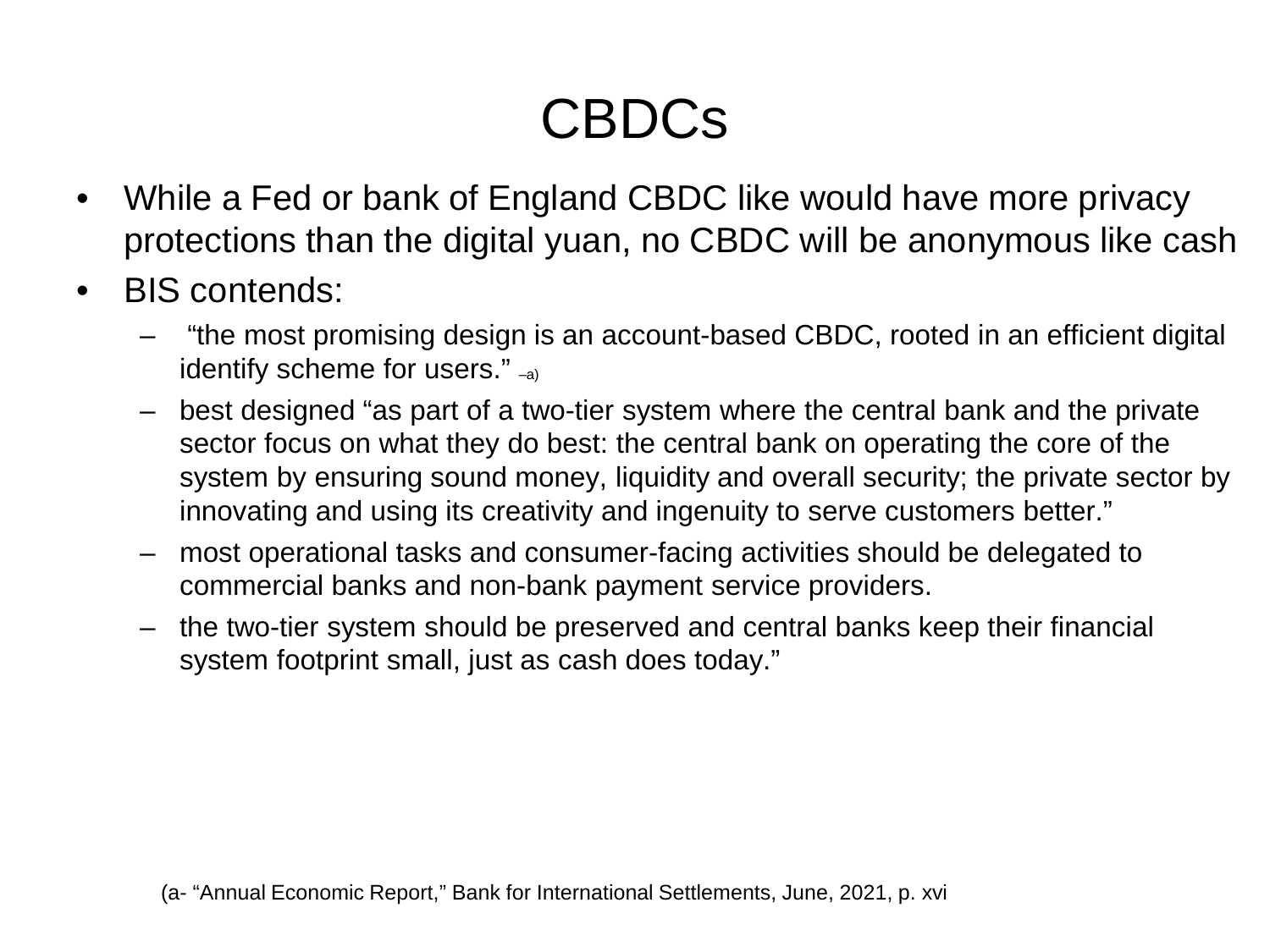## Digital currency clearing houses

- As payment networks connected realtime with banks worldwide Mastercard and Visa would be logical clearing houses for stablecoins and CBDCs.
- Visa has issued a white paper discussing providing a global interoperability platform for digital currencies.
- Though less likely, banks' global cross-border payment-message system Swift too could leverage its network to clear stablecoins and CBDCs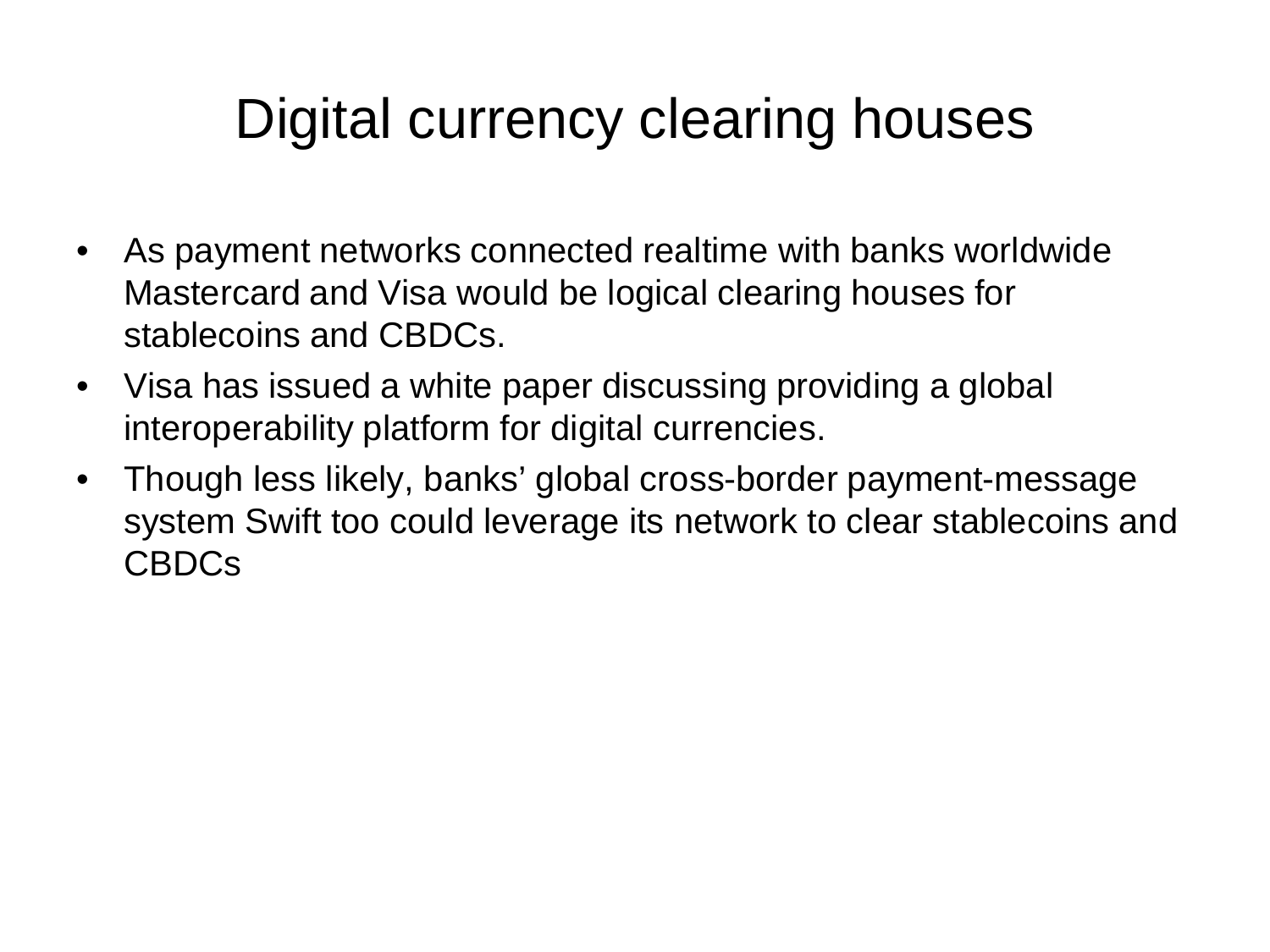## The Fed

- Chairman Jay Powell has remained neutral and said a retail Fed digital dollar would require Congressional authorization.
- Vice Chair for Supervision Randal Quarles and Governor Waller have been skeptical about the need for a Fed retail digital dollar
- Governor Lael Brainard has been a vocal proponent of a Fed digital dollar. Advocates of a retail Fed e-dollar recite the litany it's necessary for financial inclusion and to respond to China's e-yuan. While there may be benefits to a digital Federal Reserve note, neither of these arguments bears scrutiny.
- Advocate Brainard contends a Fed e-dollar will spur private-sector innovation. The danger is it will do quite the opposite. Most banks and fintechs aren't keen to compete with the financial system's paramount regulator and central bank, enjoying near unlimited resources.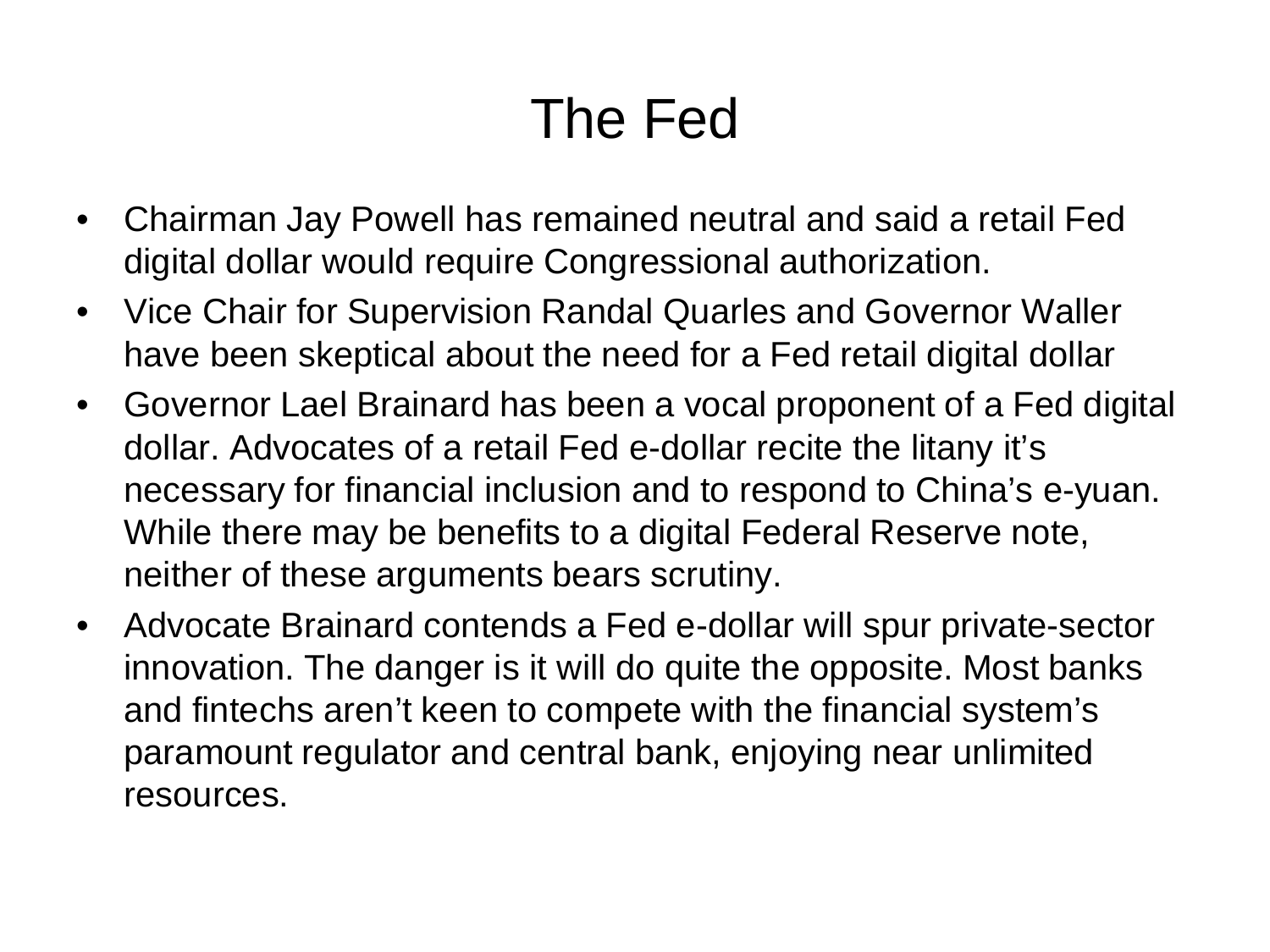## The Fed

- Vanderbilt law professor Morgan Ricks and leading congressional progressives champion direct Fed retail banking ("FedAccounts").
- In contrast, former CFTC Chairman Chris Giancarlo advocates a DLT-based Fed CBDC, distributed through banks.
- Both CBDC models, to different degrees, would threaten commercial banks.
- If consumers and businesses can hold and transact in notionally risk-free central-bank instead of commercial-bank money, some will, diminishing banks' lending base.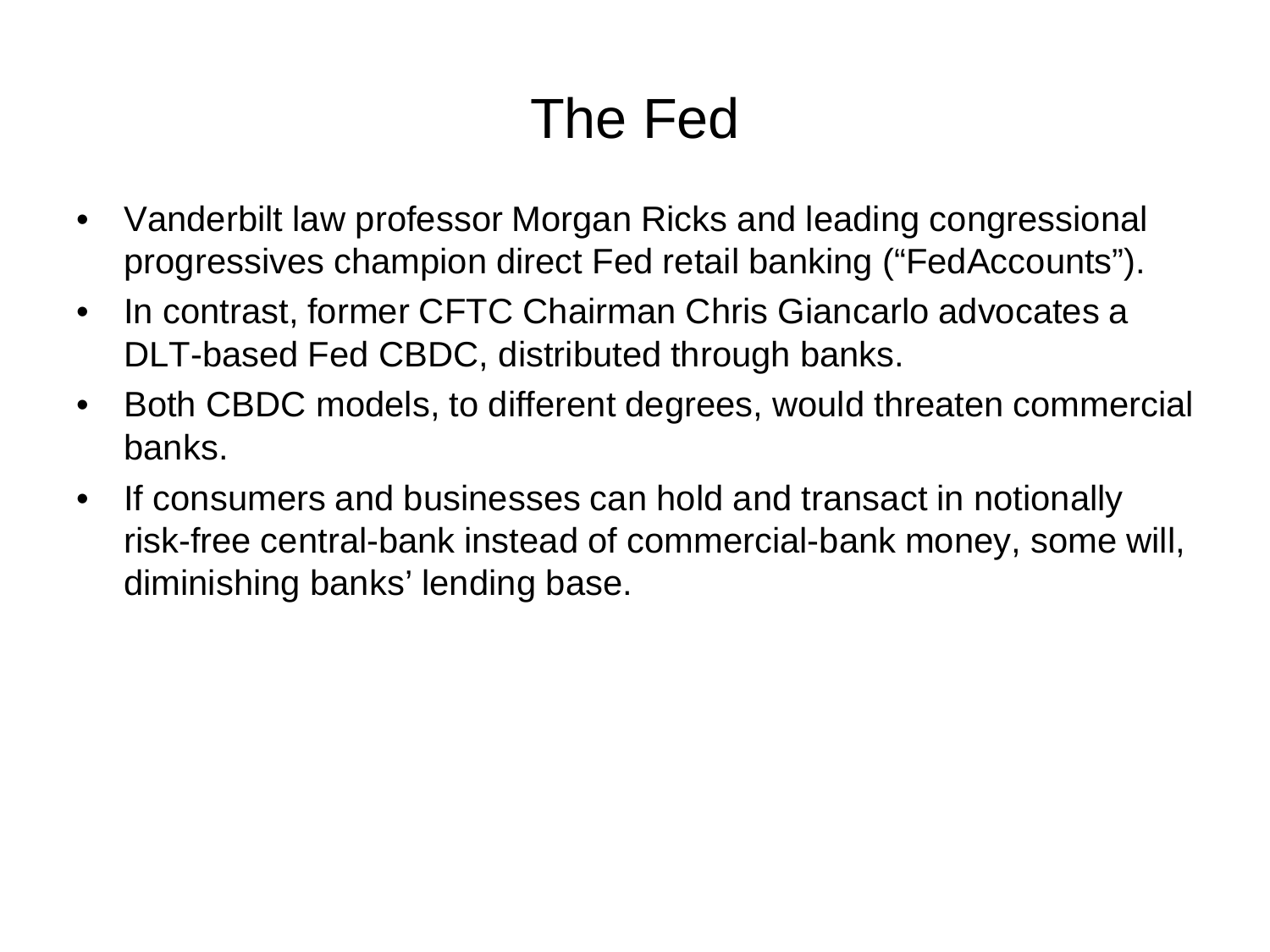# King Dollar

- The global financial system is dollar-anchored.
- A \$100 bill enjoys worldwide acceptance.
- Private and public digital dollars would bolster King Dollar, particularly in consumer cross-border payments and supplanting weak national currencies and payment systems.
- If Venezuelans could transact from mobile phones in Citi dollar stablecoins or Fed e-dollars, many would.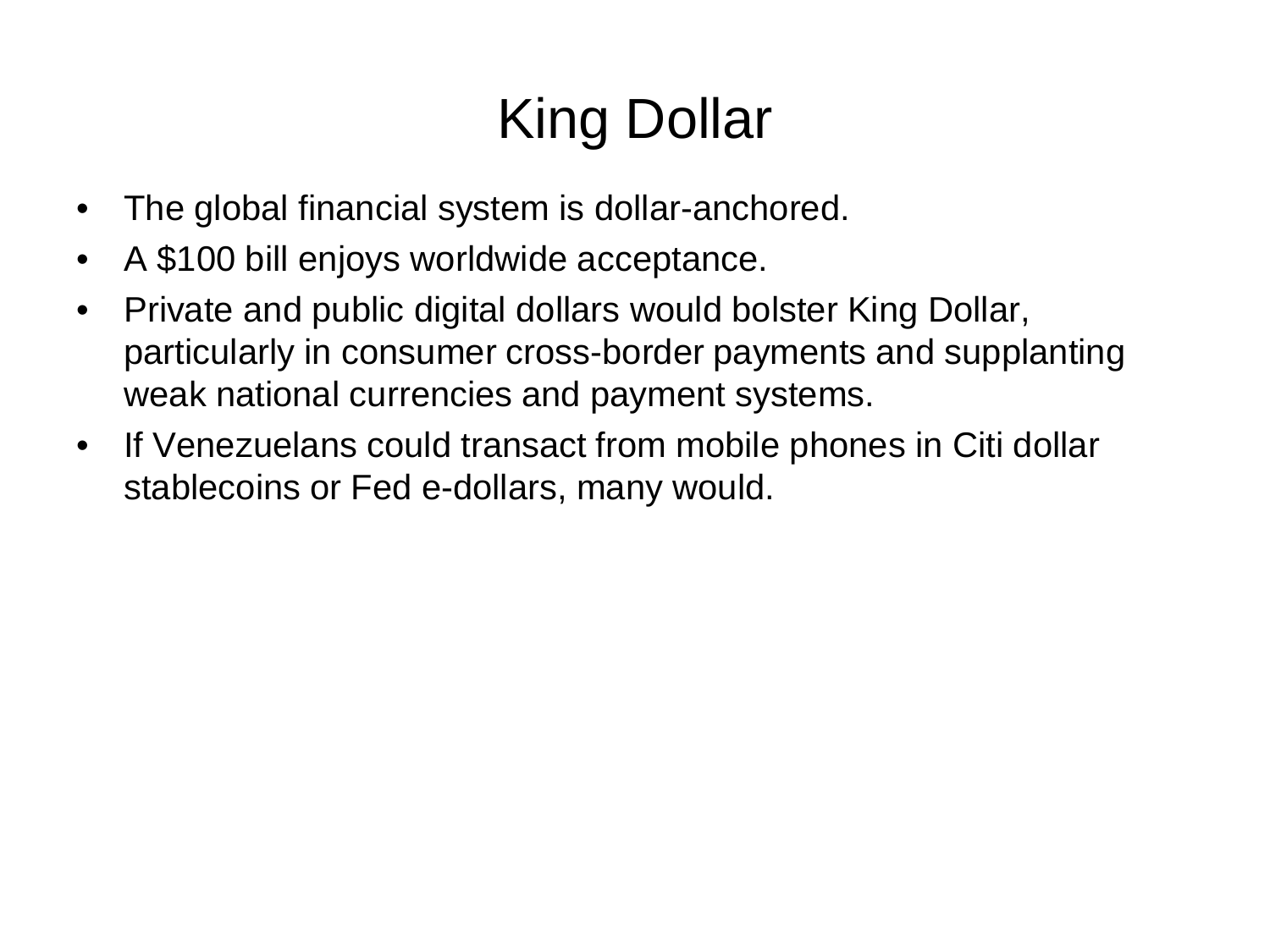## U.S. share of world GDP versus U.S. dollar share international reserves



Source: IMF COFER; IMF World Economic Outlook database.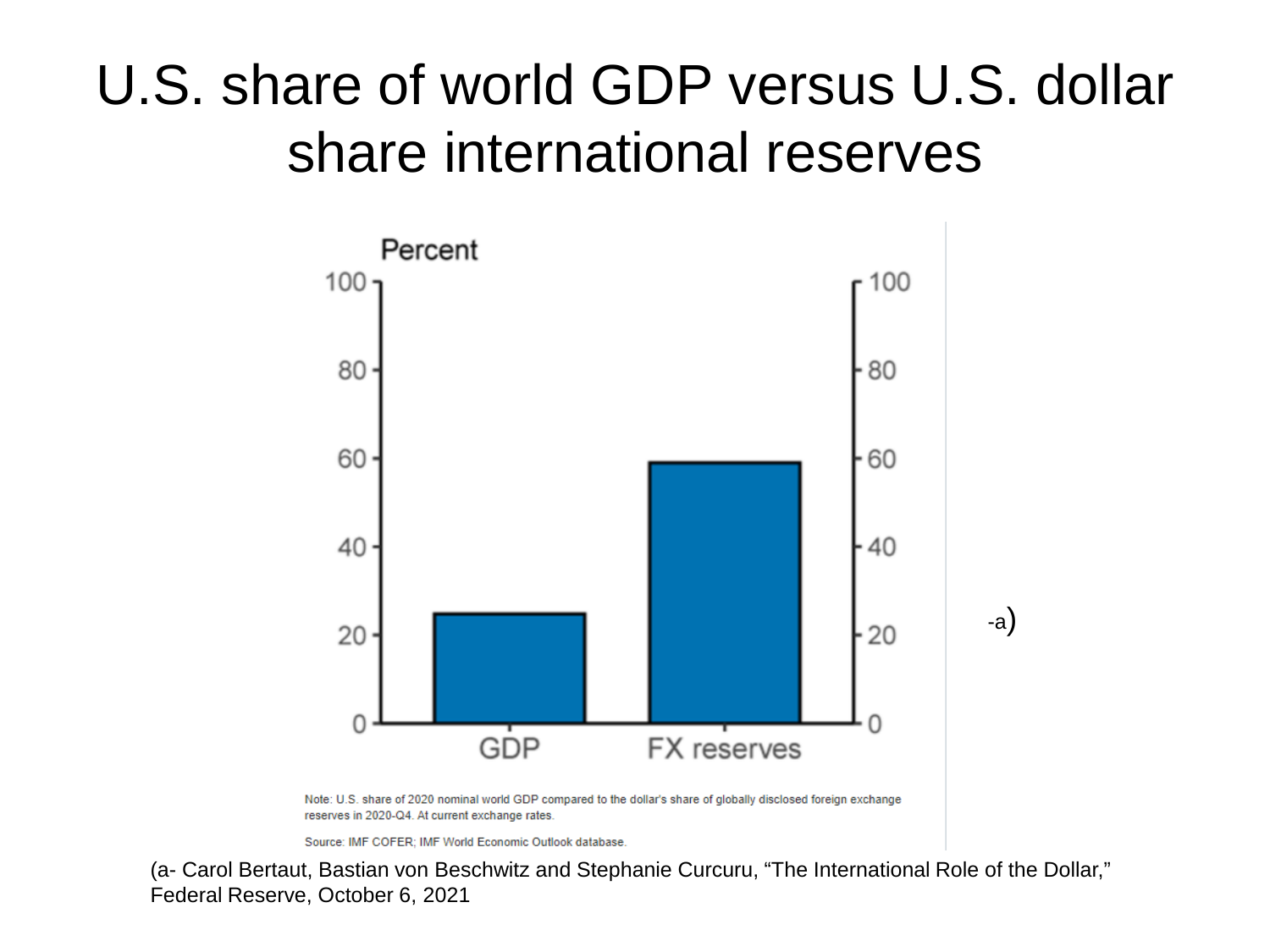#### Foreign exchange reserves



Note: Share of globally disclosed foreign exchange reserves. At current exchange rates. Data are annual and extend from 1999 through 2021. 2021 is 2021-Q1. Legend entries appear in graph order from top to bottom. Chinese renmimbi is 0 until 2015-Q2.

Source: IMF COFER.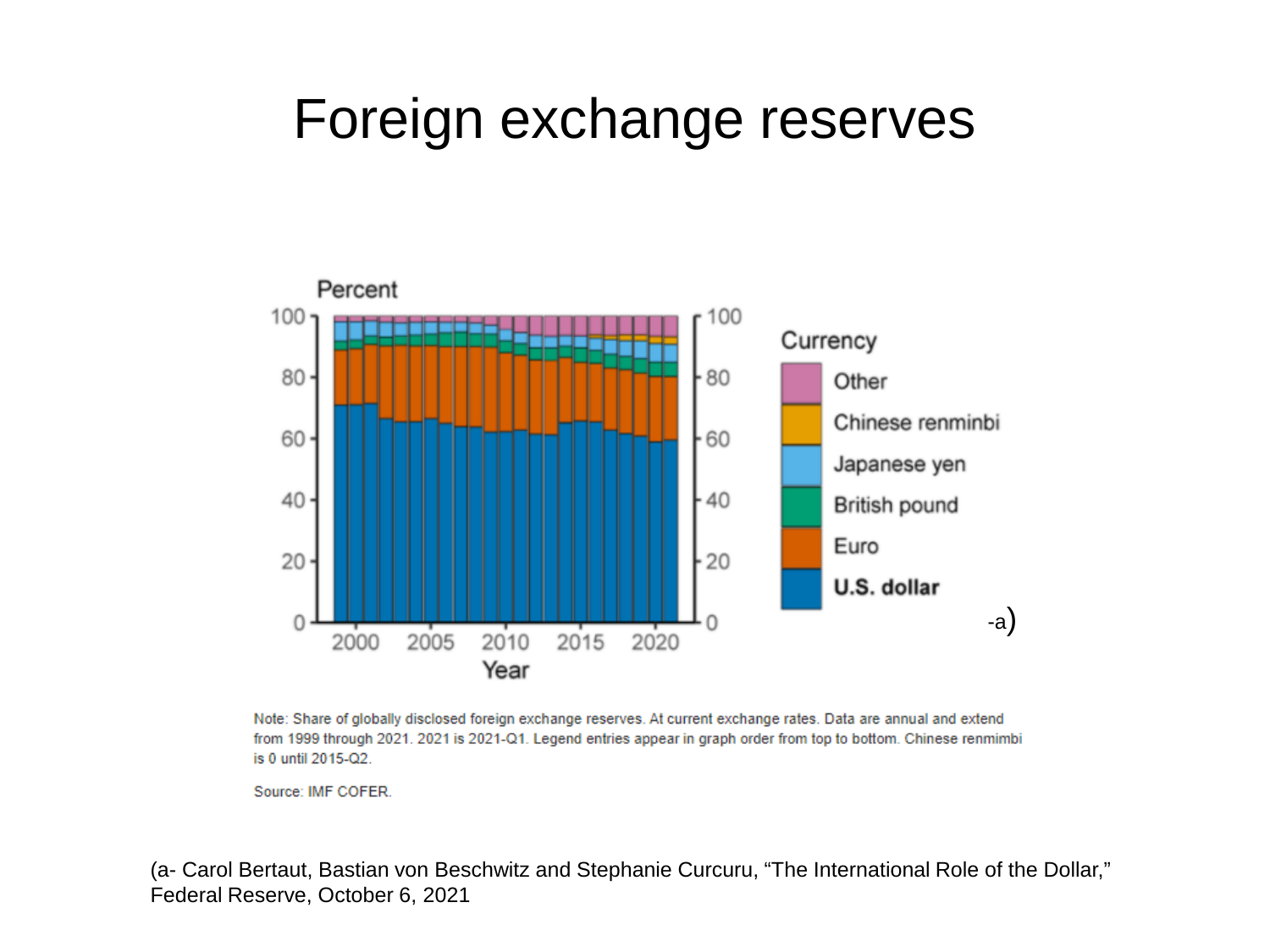#### Foreign holdings of U.S. Federal Reserve **Notes**



(a- This is an estimate, likely low. Carol Bertaut, Bastian von Beschwitz and Stephanie Curcuru, "The International Role of the Dollar," Federal Reserve, October 6, 2021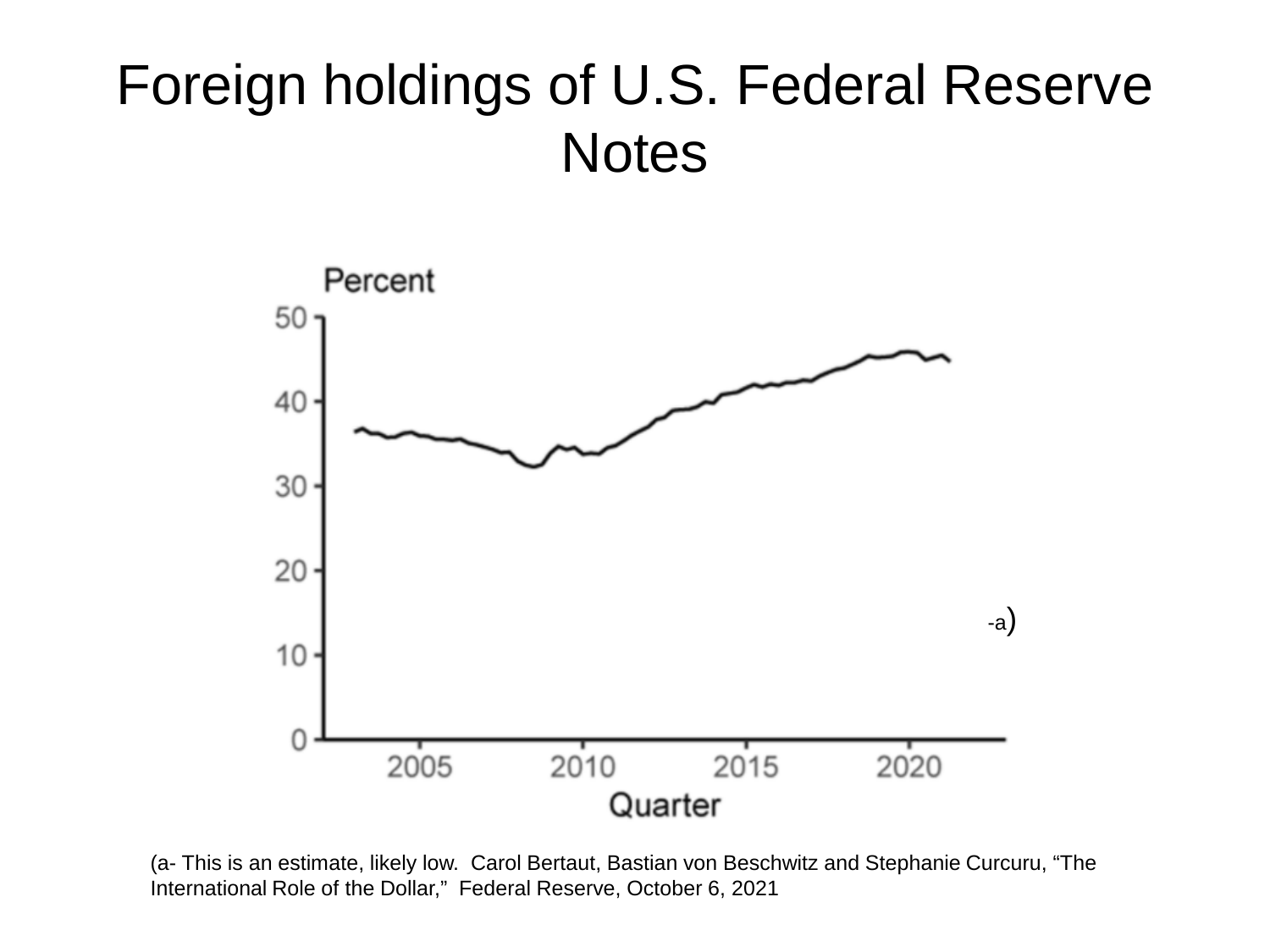#### Share of export invoicing



Note: Average annual currency composition of export invoicing, where data are available. Data extend from 1999 through 2019. Regions are those defined by the IMF. Legend entries appear in graph order from top to bottom.

Source: IMF Direction of Trade; Central Bank of the Republic of China; Boz et al. (2020); Board staff calculations.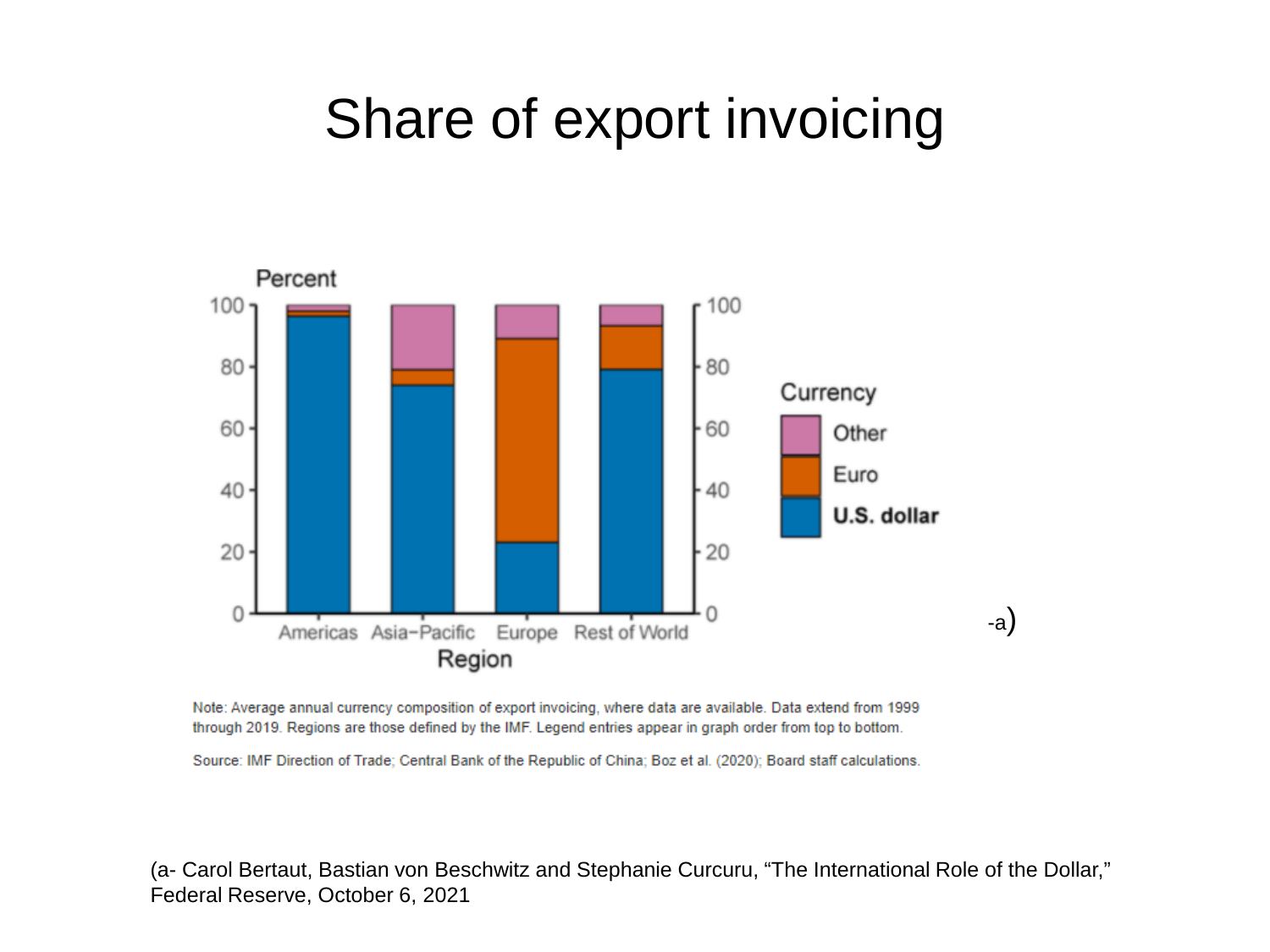#### Share foreign-currency debt issuance



Note: Foreign currency debt is denominated in a foreign currency relative to the country of the issuing firm (not the location of issuance). At current exchange rates. Data are annual and extend from 1999 through 2021. 2021 is 2021-H1. Legend entries appear in graph order from top to bottom. Chinese renmimbi is 0 until 2008.

Source: Dealogic; Refinitiv; Board staff calculations.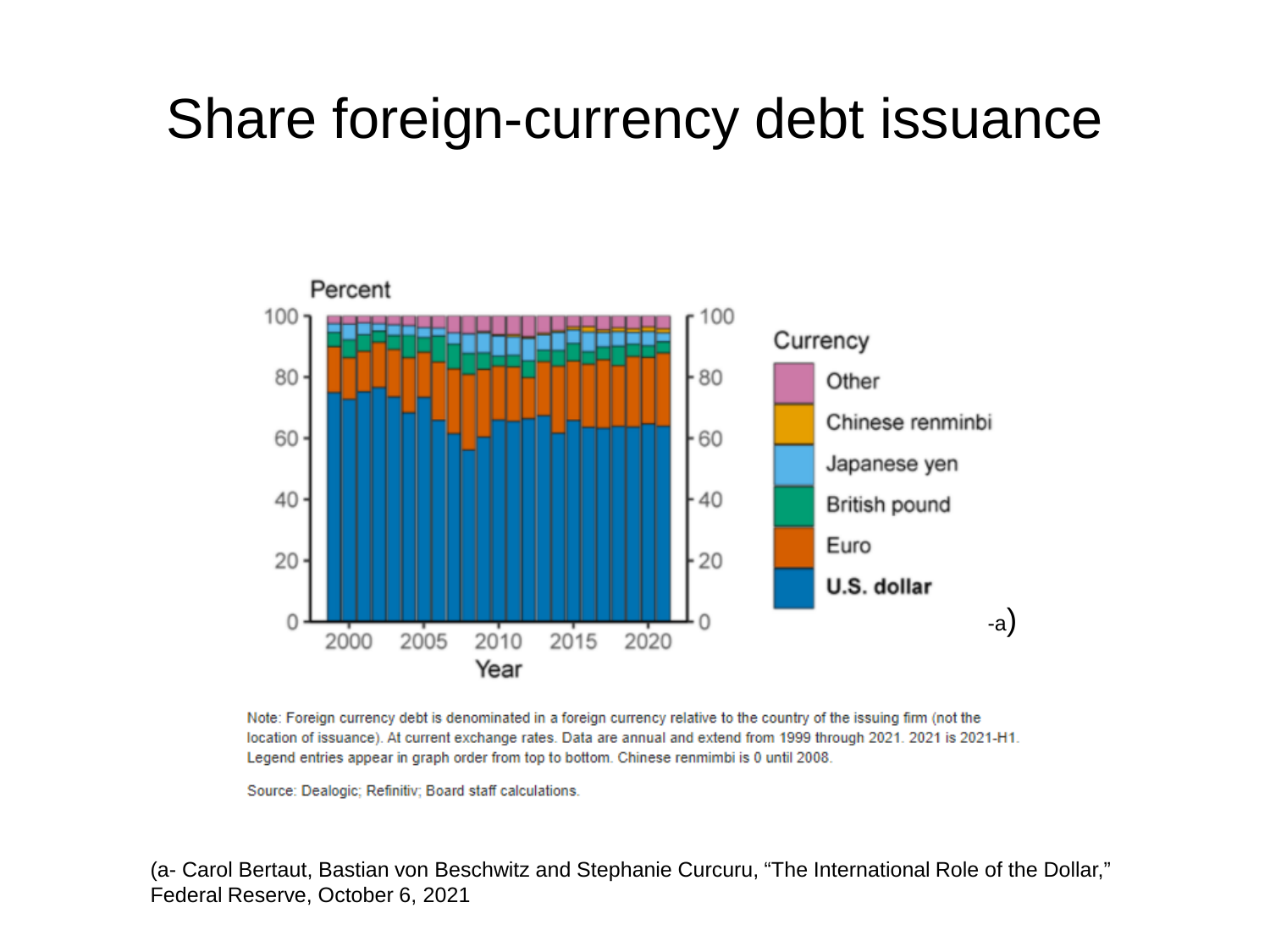#### Index of foreign currency usage



Note: Index is a weighted average of each currency's share of globally disclosed FX reserves (25 percent weight), FX transaction volume (25 percent), foreign currency debt issuance (25 percent), foreign currency and international banking claims (12.5 percent), and foreign currency and international banking liabilities (12.5 percent).

Source: IMF COFER; BIS Triennial Central Bank Survey of FX and OTC Derivatives Market; Dealogic; Refinitiv; BIS locational banking statistics; Board staff calculations.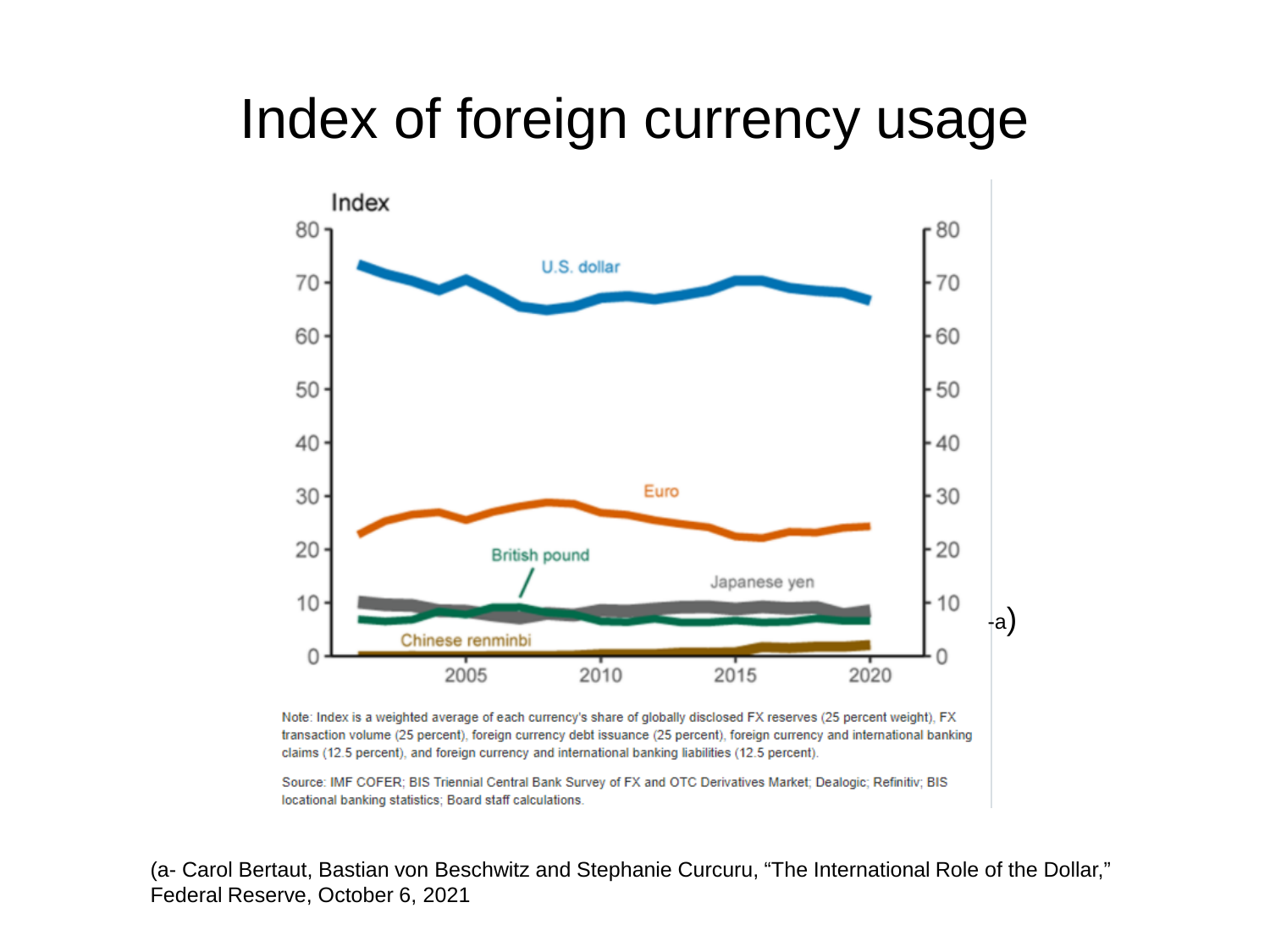## King Dollar

• Continued debasement is a risk to King Dollar. Near-term, however, there's no viable alternative, not fiat currencies like the euro and yuan, and not cryptocurrencies.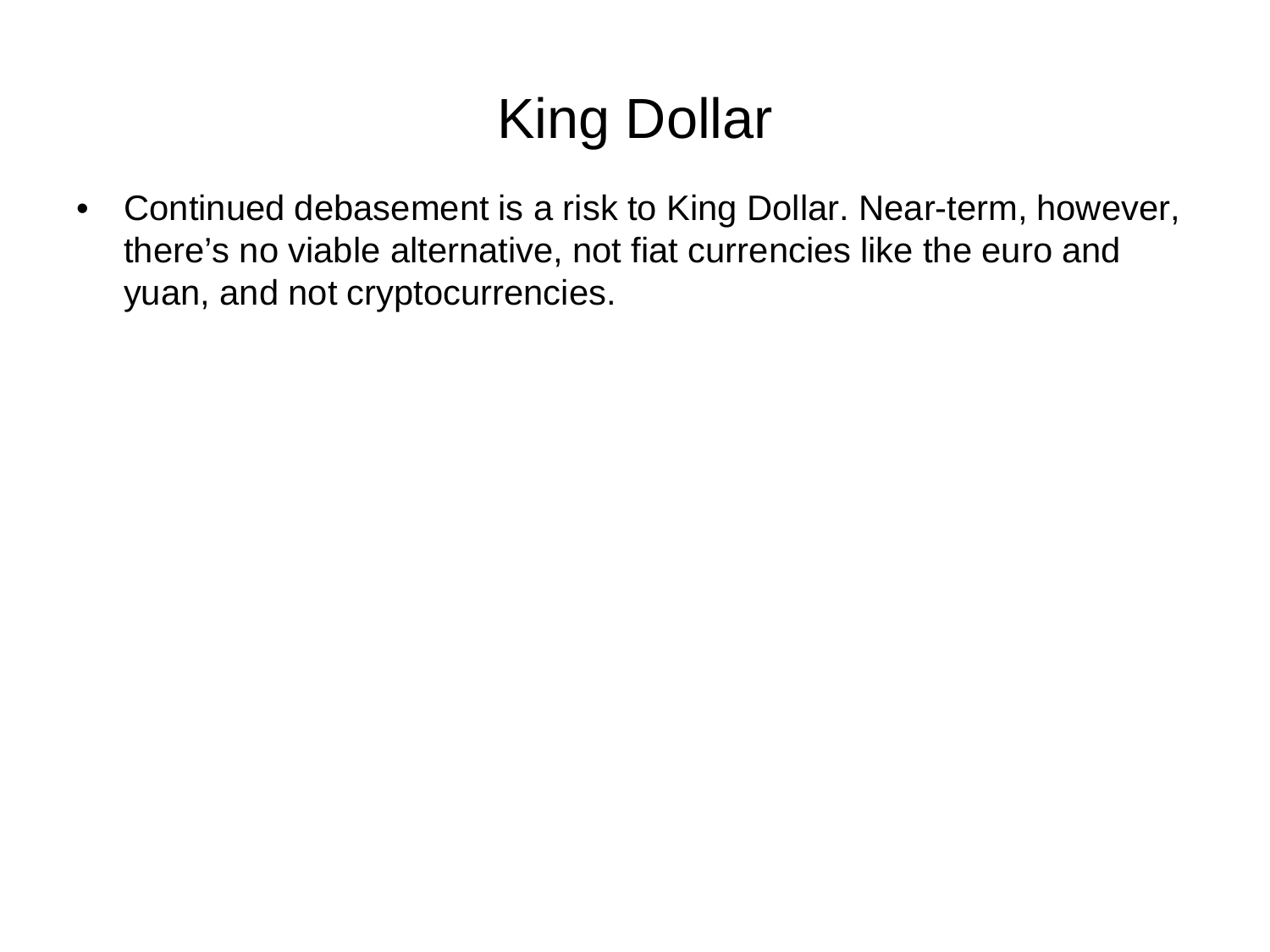## Hayek

- F.A. Hayek in Denationalisation of Money: The Argument Refined: An Analysis of the Theory and Practice of Concurrent Currencies argued for free trade in money, for private and national currencies to be able to freely compete, subject to market discipline.
- Pockets of Hayekian currency competition may emerge.